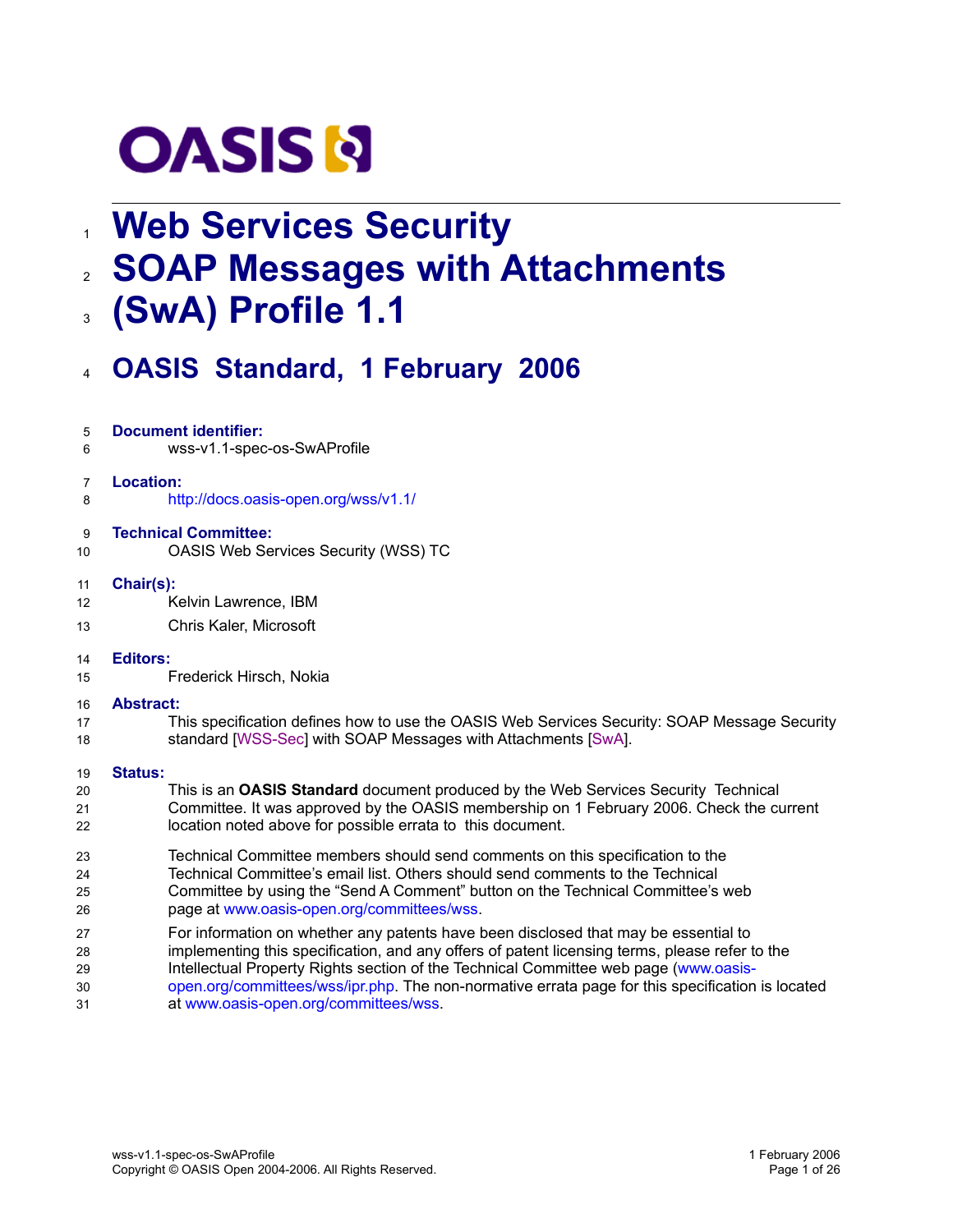## **Notices** 32

OASIS takes no position regarding the validity or scope of any intellectual property or other rights that 33

might be claimed to pertain to the implementation or use of the technology described in this document or 34

the extent to which any license under such rights might or might not be available; neither does it represent 35

that it has made any effort to identify any such rights. Information on OASIS's procedures with respect to 36

rights in OASIS specifications can be found at the OASIS website. Copies of claims of rights made available for publication and any assurances of licenses to be made available, or the result of an attempt 37

made to obtain a general license or permission for the use of such proprietary rights by implementors or 38 39

users of this specification, can be obtained from the OASIS Executive Director. 40

OASIS invites any interested party to bring to its attention any copyrights, patents or patent applications, 41

or other proprietary rights which may cover technology that may be required to implement this 42

specification. Please address the information to the OASIS Executive Director. 43

Copyright (C) OASIS Open 2004-2006. All Rights Reserved. 44

This document and translations of it may be copied and furnished to others, and derivative works that comment on or otherwise explain it or assist in its implementation may be prepared, copied, published and distributed, in whole or in part, without restriction of any kind, provided that the above copyright notice and this paragraph are included on all such copies and derivative works. However, this document itself may not be modified in any way, such as by removing the copyright notice or references to OASIS, except as needed for the purpose of developing OASIS specifications, in which case the procedures for copyrights defined in the OASIS Intellectual Property Rights document must be followed, or as required to translate it into languages other than English. 45 46 47 48 49 50 51 52

The limited permissions granted above are perpetual and will not be revoked by OASIS or its successors or assigns. 53 54

This document and the information contained herein is provided on an "AS IS" basis and OASIS 55

DISCLAIMS ALL WARRANTIES, EXPRESS OR IMPLIED, INCLUDING BUT NOT LIMITED TO ANY 56

WARRANTY THAT THE USE OF THE INFORMATION HEREIN WILL NOT INFRINGE ANY RIGHTS OR 57

ANY IMPLIED WARRANTIES OF MERCHANTABILITY OR FITNESS FOR A PARTICULAR PURPOSE. 58

OASIS has been notified of intellectual property rights claimed in regard to some or all of the contents of this specification. For more information consult the online list of claimed rights. 59 60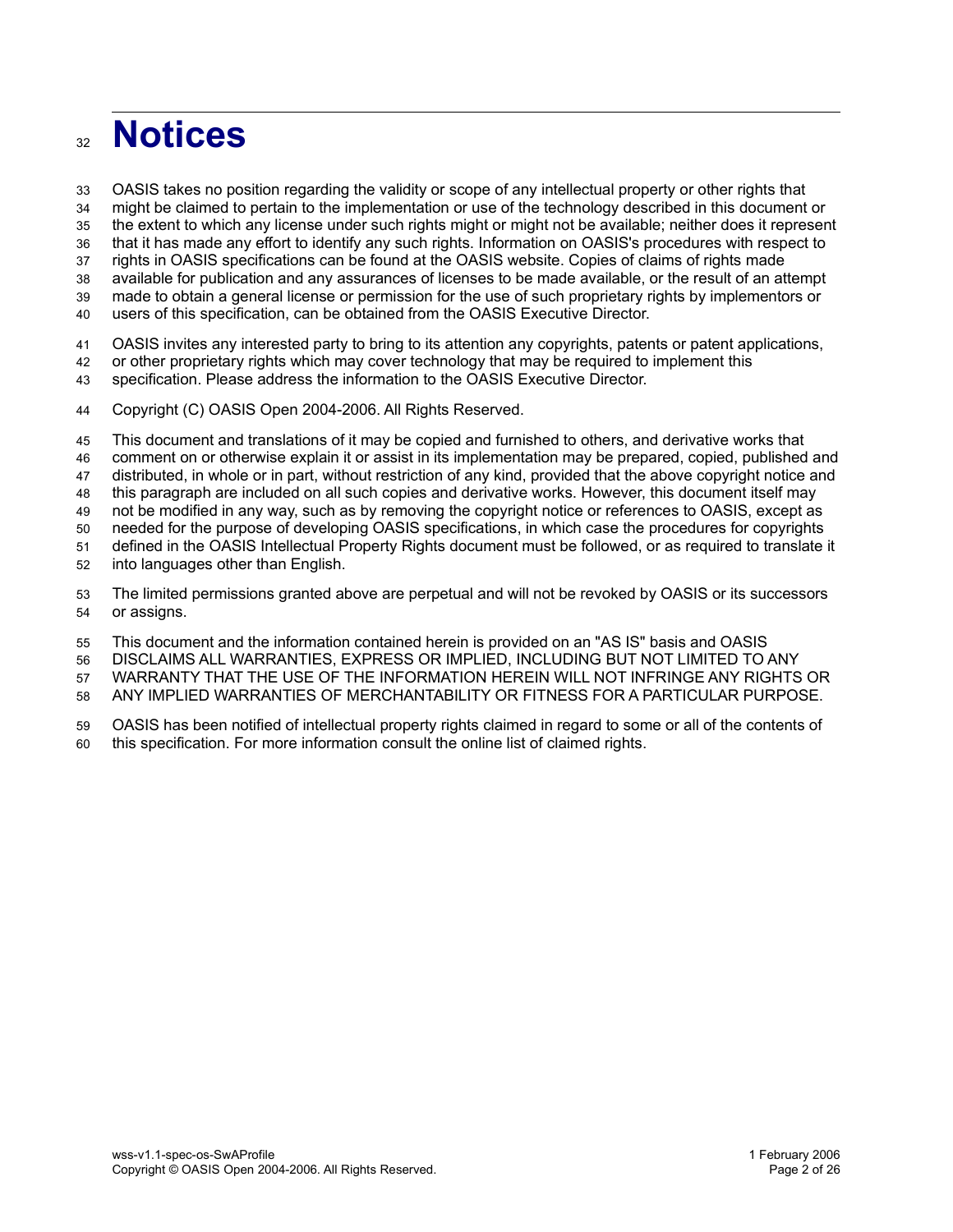# 61 Table of Contents

| 62       |  |
|----------|--|
| 63       |  |
| 64       |  |
| 65       |  |
| 66       |  |
| 67       |  |
| 68       |  |
| 69       |  |
| 70       |  |
| 71       |  |
| 72       |  |
| 73       |  |
| 74       |  |
| 75       |  |
| 76       |  |
| 77<br>78 |  |
| 79       |  |
| 80       |  |
| 81       |  |
| 82       |  |
| 83       |  |
| 84       |  |
| 85       |  |
| 86<br>87 |  |
| 88       |  |
| 89       |  |
| 90       |  |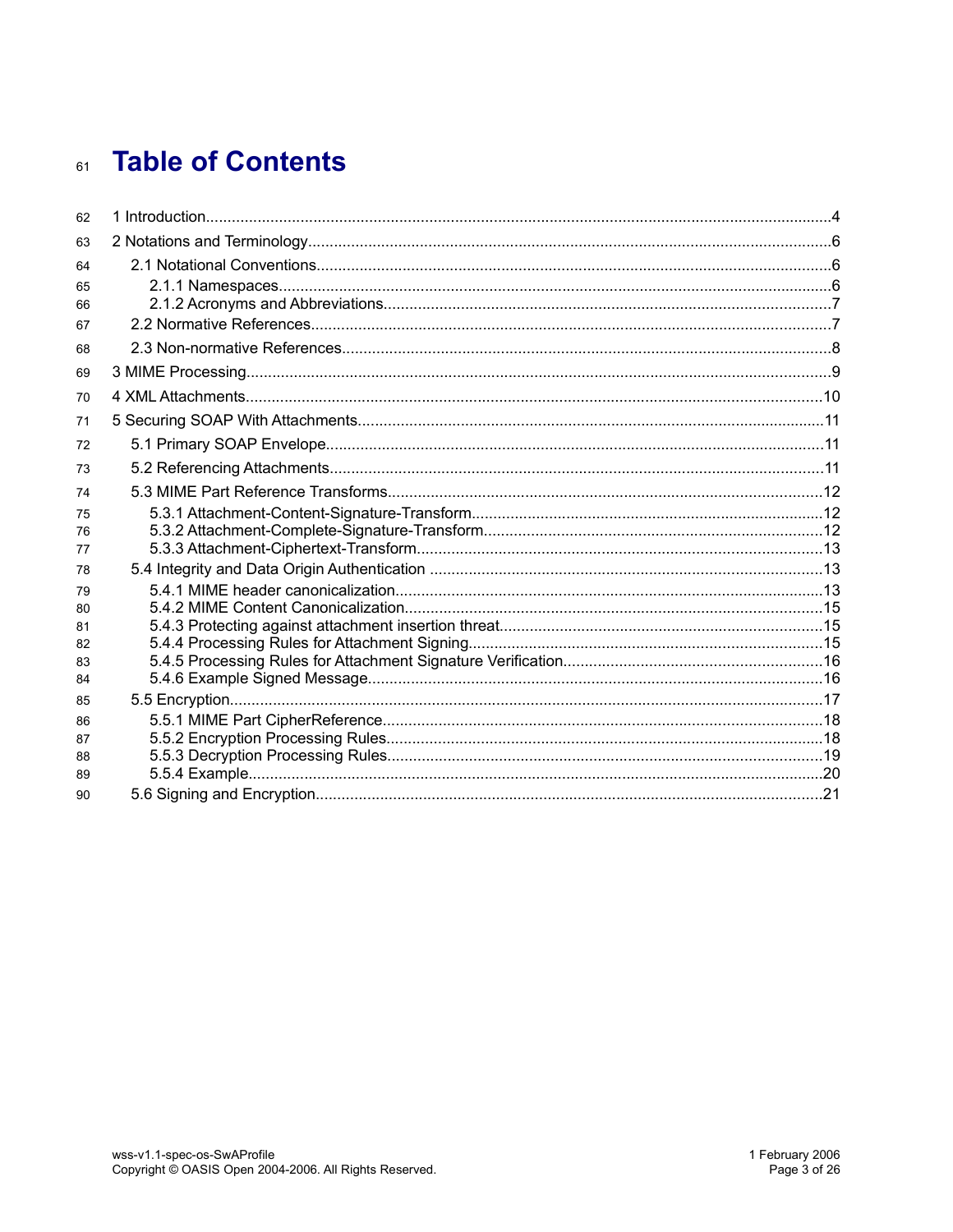## **1 Introduction 91**

This section is non-normative. Note that sections 2.2 and 5 are normative. All other sections are nonnormative. 92 93

This document describes how to use the OASIS Web Services Security: SOAP Message Security 94

standard [WSS-Sec] with SOAP Messages with Attachments [SwA]. More specifically, it describes how a web service consumer can secure SOAP attachments using SOAP Message Security for attachment 95 96

integrity, confidentiality and origin authentication, and how a receiver may process such a message. 97

A broad range of industries - automotive, insurance, financial, pharmaceutical, medical, retail, etc - require that their application data be secured from its originator to its ultimate consumer. While some of this data will be XML, quite a lot of it will not be. In order for these industries to deploy web service solutions, they 98 99 100

need an interoperable standard for end-to-end security for both their XML data and their non-XML data. 101

Profiling SwA security may help interoperability between the firms and trading partners using attachments to convey non-XML data that is not necessarily linked to the XML payload. Many industries, such as the insurance industry require free-format document exchange in conjunction with web services messages. 102 103 104

This profile of SwA should be of value in these cases. 105

In addition, some content that could be conveyed as part of the SOAP body may be conveyed as an attachment due to its large size to reduce the impact on message and XML processing, and may be secured as described in this profile. 106 107 108

- This profile is applicable to using SOAP Message Security in conjunction with SOAP Messages with Attachments (SwA). This means the scope is limited to SOAP 1.1, the scope of SwA. 109 110
- Goals of this profile include the following: 111
- Enable those who choose to use SwA to secure these messages, including chosen attachments, using SOAP Message Security 112 113
- Allow the choice of securing MIME header information exposed to the SOAP layer, if desired. 114
- Do not interfere with MIME transfer mechanisms, in particular, allow MIME transfer encodings to change to support MIME transfer, despite support for integrity protection. 115 116
- Do not interfere with the SOAP processing model in particular allow SwA messages to transit SOAP intermediaries. 117 118
- Non-goals include: 119
- Provide guidance on which of a variety of security mechanisms are appropriate to a given application. The choice of transport layer security (e.g. SSL/TLS), S/MIME, application use of XML Signature and XML Encryption, and other SOAP attachment mechanisms (MTOM) is explicitly out of scope. This profile assumes a need and desire to secure SwA using SOAP Message security. 120 121 122 123
- Outline how different security mechanisms may be used in combination. 124
- Enable persisting signatures. It may be possible depending on the situation and measures taken, but is not discussed in this profile. 125 126
- Support signing and/or encryption of portions of attachments. This is not supported by this profile, but is not necessarily precluded. Application use of XML Signature and XML Encryption may be used to accomplish this. SOAP Message security may also support this in some circumstances, but this profile does not address or define such usage. 127 128 129 130

The existence of this profile does not preclude using other mechanisms to secure attachments conveyed in conjunction with SOAP messages, including the use of XML security technologies at the application 131 132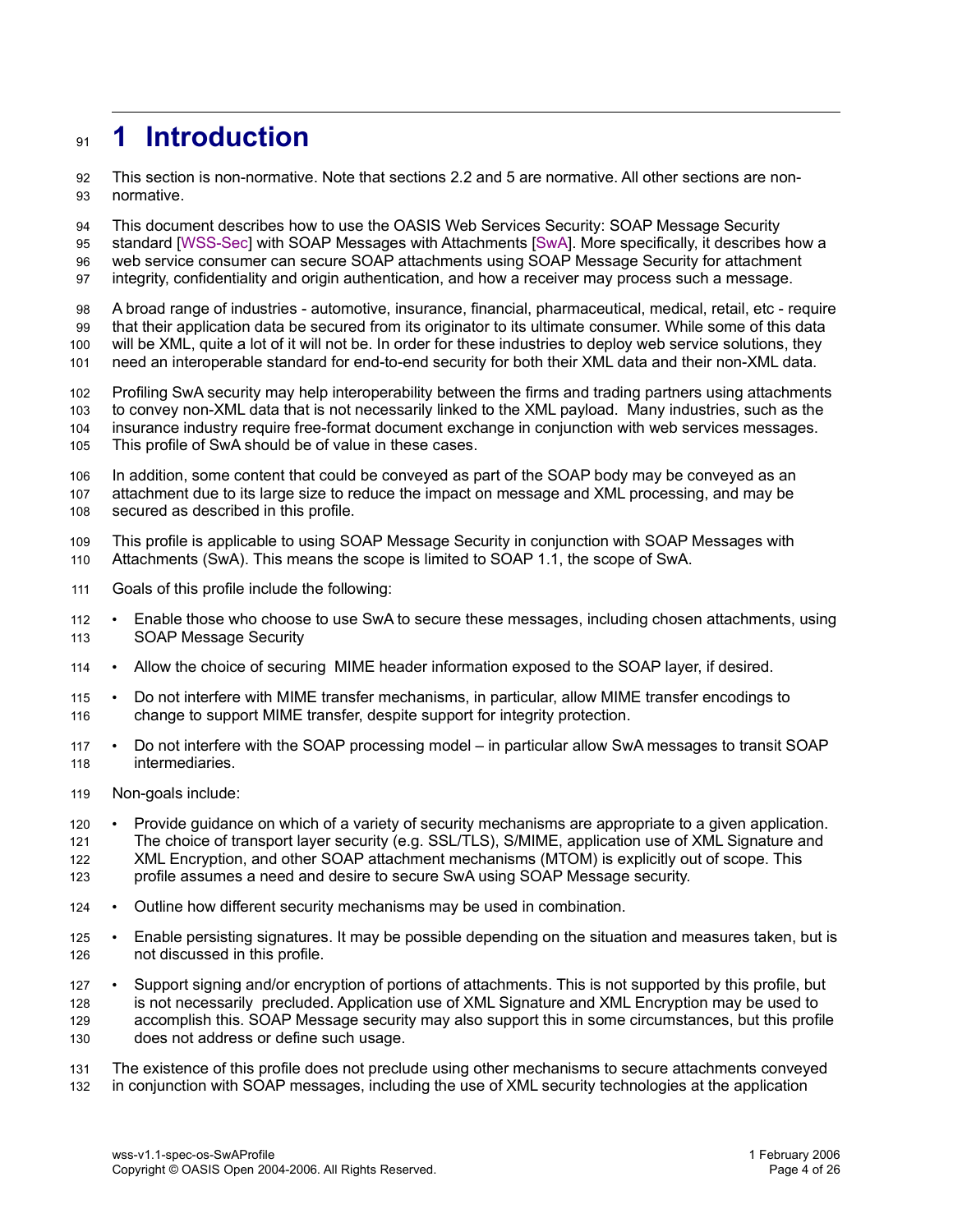- layer or the use of security for the XML Infoset before a serialization that uses attachment technology 133
- [MTOM]. The requirements in this profile only apply when securing SwA attachments explicitly according to this profile. 134 135

wss-v1.1-spec-os-SwAProfile 1 February 2006 Copyright © OASIS Open 2004-2006. All Rights Reserved. Page 5 of 26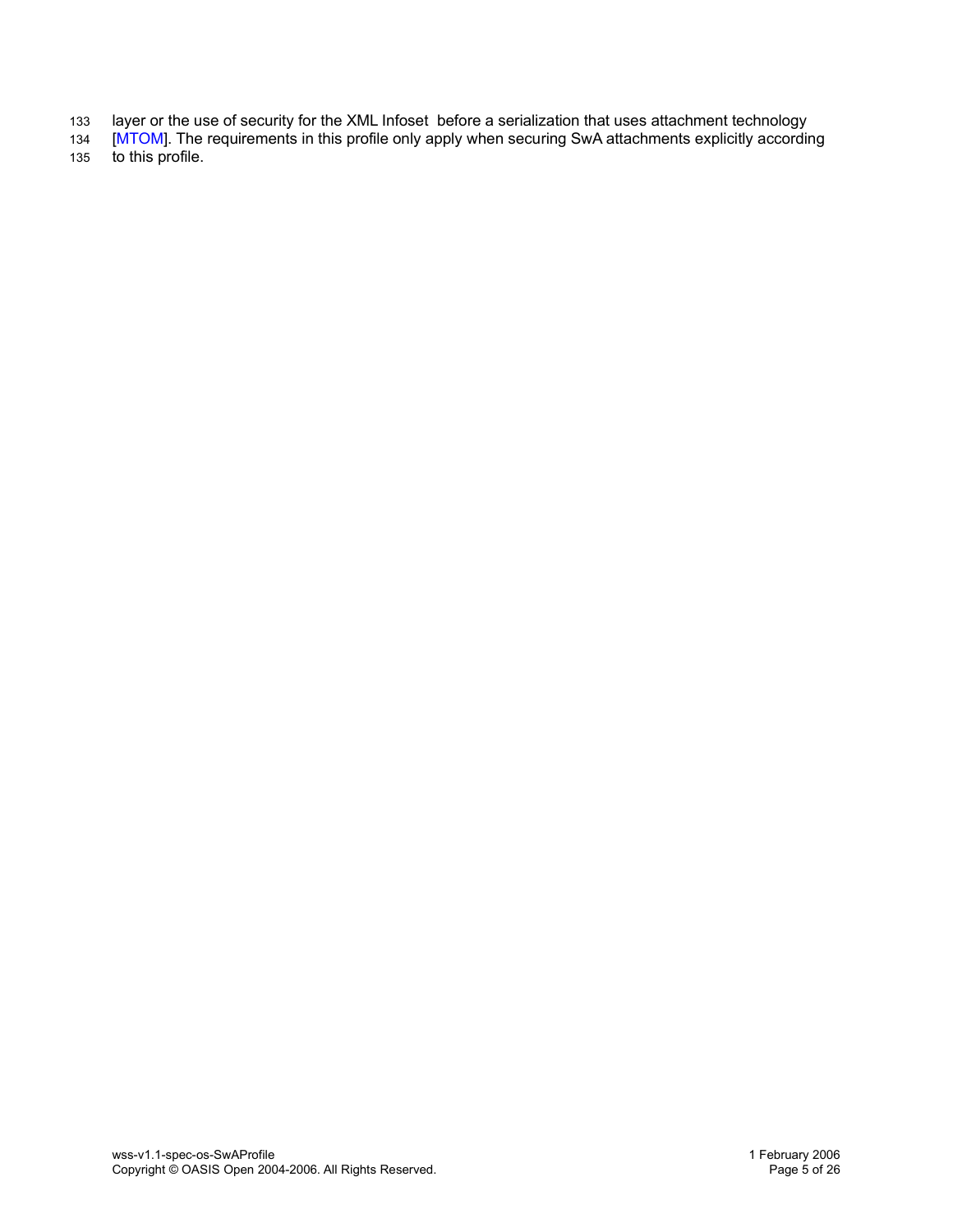## **2 Notations and Terminology** 136

This section specifies the notations, namespaces, and terminology used in this specification. 137

#### **2.1 Notational Conventions** 138

The key words "MUST", "MUST NOT", "REQUIRED", "SHALL", "SHALL NOT", "SHOULD", "SHOULD NOT", "RECOMMENDED", "MAY", and "OPTIONAL" in this specification are to be interpreted as described in IETF RFC 2119 [RFC2119]. 139 140 141

Listings of productions or other normative code appear like this. 142

Example code listings appear like this. 143

**Note:** Non-normative notes and explanations appear like this. 144

When describing abstract data models, this specification uses the notational convention used by the XML Infoset. Specifically, abstract property names always appear in square brackets (e.g., [some property]). 145 146

When describing concrete XML schemas [XML-Schema], this specification uses the notational convention 147

of OASIS Web Services Security: SOAP Message Security. Specifically, each member of an element's 148

[children] or [attributes] property is described using an XPath-like [XPath] notation (e.g., / 149

x:MyHeader/x:SomeProperty/@value1). The use of {any} indicates the presence of an element wildcard 150

(<xs:any/>). The use of @{any} indicates the presence of an attribute wildcard (<xs:anyAttribute/>). 151

Commonly used security terms are defined in the Internet Security Glossary [SECGLO]. Readers are 152

presumed to be familiar with the terms in this glossary as well as the definitions in the SOAP Message Security specification [WSS-Sec]. 153 154

#### **2.1.1 Namespaces** 155

Namespace URIs (of the general form "some-URI") represent application-dependent or context-dependent 156

URIs as defined in RFC 2396 [RFC2396]. This specification is designed to work with the SOAP 1.1 157

[SOAP11] message structure and message processing model, the version of SOAP supported by SOAP 158

Messages with Attachments. The current SOAP 1.1 namespace URI is used herein to provide detailed examples. 159 160

The namespaces used in this document are shown in the following table (note that for brevity, the examples use the prefixes listed below but do *not* include the URIs – those listed below are assumed). 161 162

| <b>Prefix</b>   | <b>Namespace</b>                                                                   |
|-----------------|------------------------------------------------------------------------------------|
| S <sub>11</sub> | http://schemas.xmlsoap.org/soap/envelope/                                          |
| wsse            | http://docs.oasis-open.org/wss/2004/01/oasis-200401-wss-wssecurity-secext-1.0.xsd  |
| wsu             | http://docs.oasis-open.org/wss/2004/01/oasis-200401-wss-wssecurity-utility-1.0.xsd |
| wsswa           | http://docs.oasis-open.org/wss/oasis-wss-SwAProfile-1.1.xsd                        |

The URLs provided for the wsse and wsu namespaces can be used to obtain the schema files. 163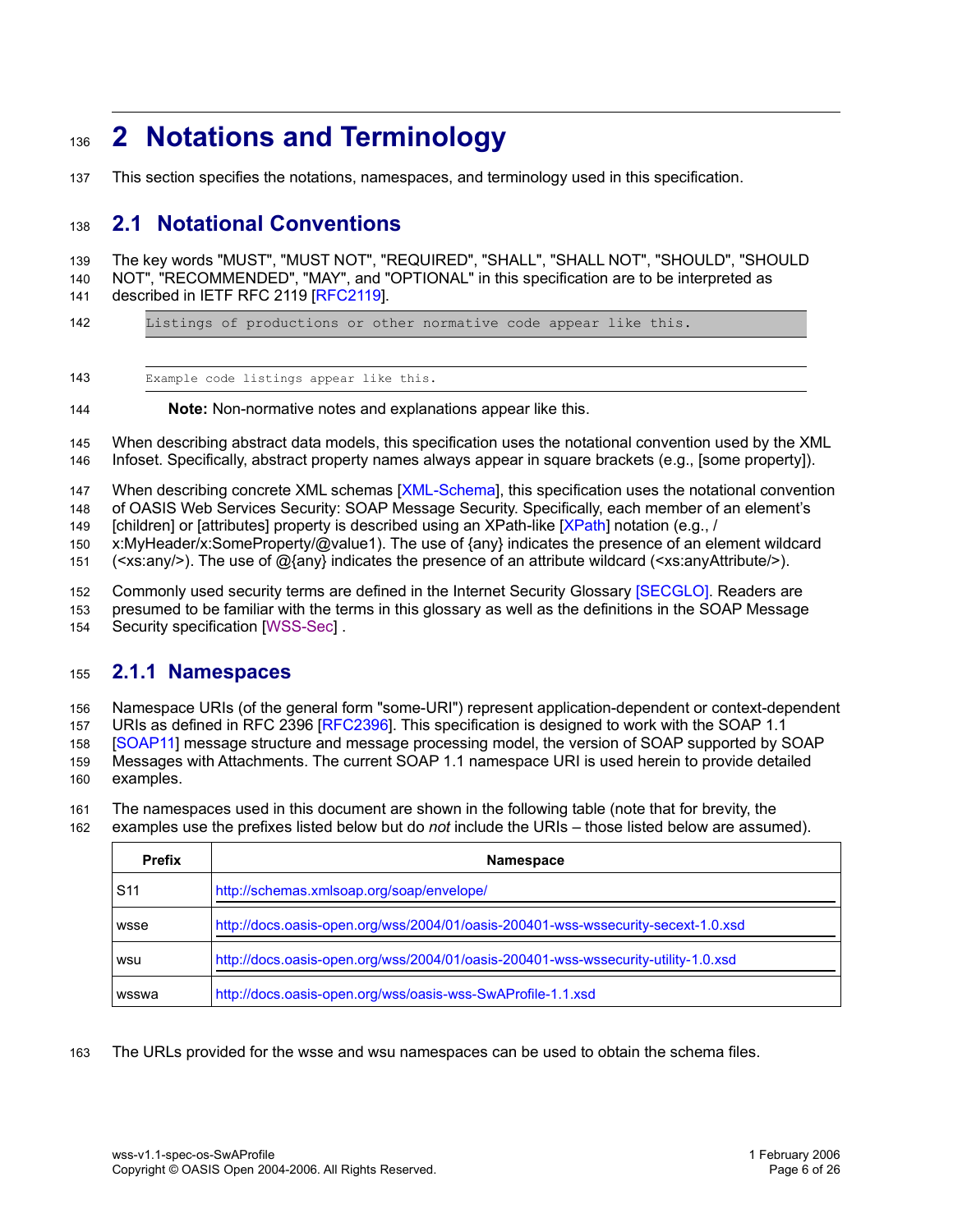#### **2.1.2 Acronyms and Abbreviations** 164

The following (non-normative) table defines acronyms and abbreviations for this document, beyond those defined in the SOAP Message Security standard. 165 166

| Term       | <b>Definition</b>                                                                                                                       |
|------------|-----------------------------------------------------------------------------------------------------------------------------------------|
| <b>CID</b> | Content ID scheme for URLs. Refers to Multipart MIME body part, that includes both MIME<br>headers and content for that part. [RFC2392] |
| SwA        | SOAP Messages with Attachments [SwA]                                                                                                    |

#### **2.2 Normative References** 167

| 168<br>169        | <b>[RFC 2119]</b> | S. Bradner. Key words for use in RFCs to Indicate Requirement Levels. IETF<br>RFC 2119, March 1997. http://www.ietf.org/rfc/rfc2119.txt.                                                                   |
|-------------------|-------------------|------------------------------------------------------------------------------------------------------------------------------------------------------------------------------------------------------------|
| 170<br>171        | [CHARSETS]        | Character sets assigned by IANA. See ftp://ftp.isi.edu/in-<br>notes/iana/assignments/character-sets.                                                                                                       |
| 172<br>173        | [Excl-Canon]      | "Exclusive XML Canonicalization, Version 1.0", W3C Recommendation, 18 July<br>2002. http://www.w3.org/TR/xml-exc-c14n/.                                                                                    |
| 174<br>175<br>176 | [RFC2045]         | "Multipurpose Internet Mail Extensions (MIME) Part One: Format of Internet<br>Message Bodies", IETF RFC 2045, November 1996,<br>http://www.ietf.org/rfc/rfc2045.txt.                                       |
| 177<br>178        | [RFC2046]         | "Multipurpose Internet Mail Extensions (MIME) Part Two: Media Types", IETF<br>RFC 2046, November 1996, http://www.ietf.org/rfc/rfc2046.txt.                                                                |
| 179<br>180<br>181 | [RFC2047]         | "Multipurpose Internet Mail Extensions (MIME) Part Three: Message Header<br>Extensions for Non-ASCII Text", IETF RFC 2047, November 1996,<br>http://www.ietf.org/rfc/rfc2047.txt.                          |
| 182<br>183        | [RFC2048]         | "Multipurpose Internet Mail Extensions (MIME) Part Four: Registration<br>Procedures", http://www.ietf.org/rfc/rfc2048.txt.                                                                                 |
| 184<br>185        | [RFC2049]         | "Multipurpose Internet Mail Extensions(MIME) Part Five: Conformance Criteria<br>and Examples", http://www.ietf.org/rfc/rfc2049.txt.                                                                        |
| 186<br>187        | [RFC2119]         | S. Bradner, "Key words for use in RFCs to Indicate Requirement Levels", IETF<br>RFC 2119, March 1997, http://www.ietf.org/rfc/rfc2119.txt.                                                                 |
| 188<br>189<br>190 | [RFC2184]         | P. Resnick, "MIME Parameter Value and Encoded Word Extensions: Character<br>Sets, Languages, and Continuations", IETF RFC 2184, August 1997,<br>http://www.ietf.org/rfc/rfc2184.txt.                       |
| 191<br>192        | [RFC2392]         | E. Levinson, "Content-ID and Message-ID Uniform Resource Locators", IETF<br>RFC 2392, http://www.ietf.org/rfc/rfc2392.txt.                                                                                 |
| 193<br>194<br>195 | [RFC2396]         | T. Berners-Lee, R. Fielding, L. Masinter, "Uniform Resource Identifiers (URI):<br>Generic Syntax," RFC 2396, MIT/LCS, U.C. Irvine, Xerox Corporation, August<br>1998, http://www.ietf.org/rfc/rfc2396.txt. |
| 196<br>197        | [RFC2557]         | "MIME Encapsulation of Aggregate Documents, such as HTML (MHTML)", IETF<br>RFC 2557, March 1999, http://www.ietf.org/rfc/rfc2557.txt.                                                                      |
| 198<br>199        | [RFC2633]         | Ramsdell B., "S/MIME Version 3 Message Specification", Standards Track RFC<br>2633, June 1999. http://www.ietf.org/rfc/rfc2633.txt.                                                                        |
| 200<br>201        | [RFC2822]         | "Internet Message Format", IETF RFC 2822, April 2001,<br>http://www.ietf.org/rfc/rfc2822.txt.                                                                                                              |
| 202               | [SECGLO]          | "Internet Security Glossary," Informational RFC 2828, May 2000.                                                                                                                                            |
| 203               | <b>[SOAP11]</b>   | "SOAP: Simple Object Access Protocol 1.1", W3C Note, 08 May 2000.                                                                                                                                          |
|                   |                   |                                                                                                                                                                                                            |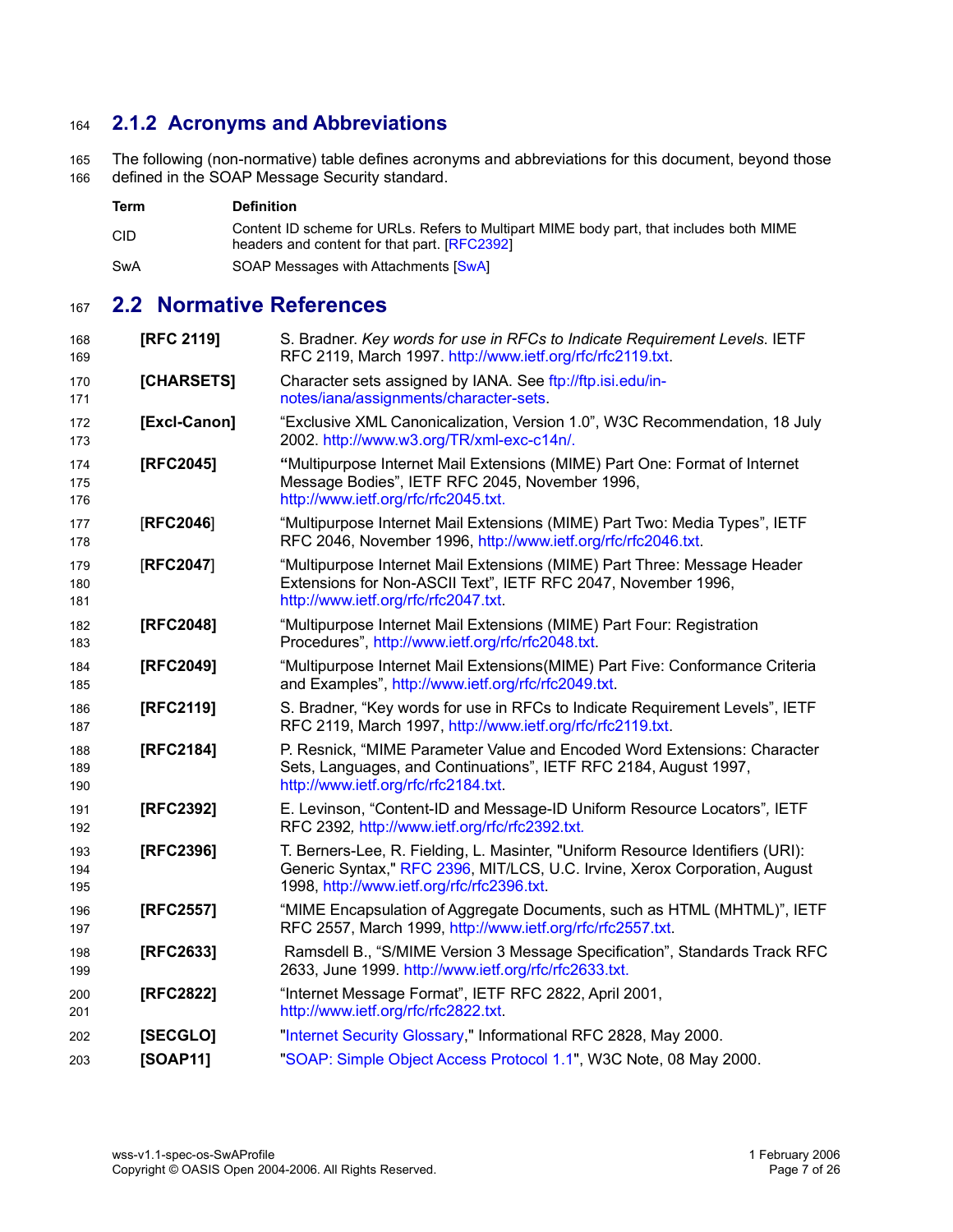| 204<br>205        | [SwA]        | "SOAP Messages with Attachments", W3C Note, 11 December 2000,<br>http://www.w3.org/TR/2000/NOTE-SOAP-attachments-20001211.                                                                                                  |
|-------------------|--------------|-----------------------------------------------------------------------------------------------------------------------------------------------------------------------------------------------------------------------------|
| 206<br>207        | $[WS-I-AP]$  | "Attachments Profile Version 1.0", Final Material, 2004-08-24, http://www.ws-<br>i.org/Profiles/AttachmentsProfile-1.0.html.                                                                                                |
| 208<br>209<br>210 | [WSS-Sec]    | A. Nadalin et al., "Web Services Security: SOAP Message Security 1.0 (WS-<br>Security 2004)", OASIS Standard 200401, March 2004, http://docs.oasis-<br>open.org/wss/2004/01/oasis-200401-wss-soap-message-security-1.0.pdf. |
| 211<br>212        | [XML-Schema] | W3C Recommendation, "XML Schema Part 1: Structures,"2 May 2001,<br>http://www.w3.org/TR/2001/REC-xmlschema-1-20010502/.                                                                                                     |
| 213<br>214        |              | W3C Recommendation, "XML Schema Part 2: Datatypes," 2 May 2001,<br>http://www.w3.org/TR/2001/REC-xmlschema-2-20010502/.                                                                                                     |
| 215<br>216        | [XML-Sig]    | W3C Recommendation, "XML-Signature Syntax and Processing", 12 February<br>2002, http://www.w3.org/TR/xmldsig-core/.                                                                                                         |
| 217<br>218        | [XPath]      | W3C Recommendation, "XML Path Language", 16 November 1999,<br>http://www.w3.org/TR/xpath.                                                                                                                                   |

## **2.3 Non-normative References** 219

| 220<br>221 | [DecryptT] | M. Hughes et al, "Decryption Transform for XML Signature", W3C<br>Recommendation, 10 December 2002. http://www.w3.org/TR/xmlenc-decrypt/. |
|------------|------------|-------------------------------------------------------------------------------------------------------------------------------------------|
| 222<br>223 | [MTOM]     | "SOAP Message Transmission Optimization Mechanism", W3C<br>Recommendation, 25 January 2005, http://www.w3.org/TR/soap12-mtom/.            |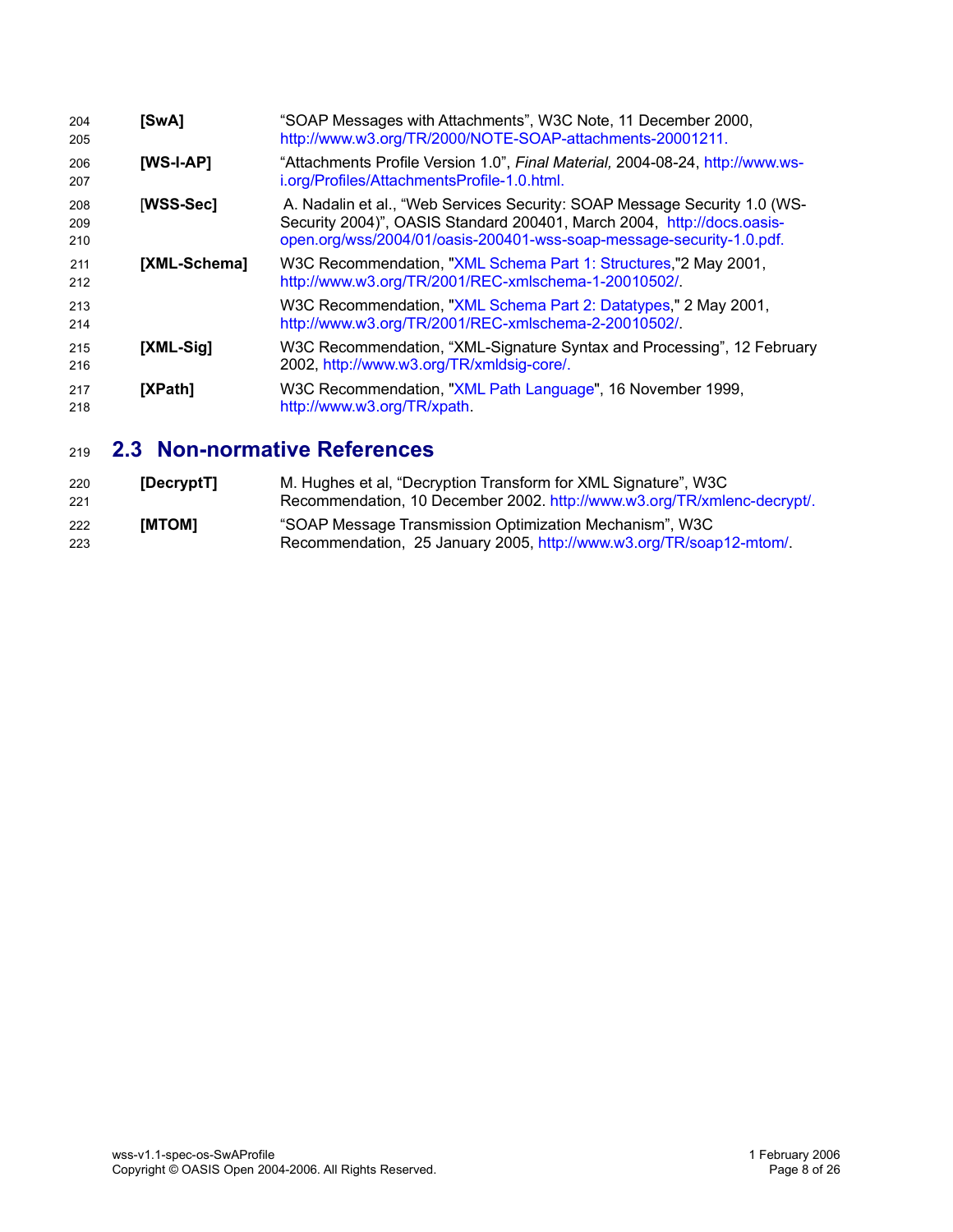## **3 MIME Processing** 224

This profile is concerned with the securing of SOAP messages with attachments, attachments that are conveyed as MIME parts in a multi-part MIME message as outlined in SOAP Messages with Attachments [SwA]. This involves two processing layers, SOAP messaging and MIME transfer. This specification defines processing of a merged SOAP and MIME layer, in order to meet SwA security requirements. It relies on an underlying MIME transfer layer that allows changes to MIME transfer encoding as a message transits MIME nodes. This profile does not impose restrictions on that MIME transfer layer apart from aspects that are exposed to the SOAP processing layer. Likewise, this profile does not restrict the SOAP processing model, including use of SOAP intermediaries, allowing SOAP Messages with Attachments to transit SOAP nodes. 225 226 227 228 229 230 231 232 233

To accommodate the ability to secure attachment headers that are exposed to the SOAP message layer and application, this profile does not assume a strict protocol layering of MIME, SOAP and application. Rather, this profile allows a SOAP sender to create a primary SOAP envelope as well as attachments to be sent with the message. It is up to the application which, if any, of the attachments are referenced from SOAP header and/or body blocks. The application may be aware of, and concerned with, certain aspects of the attachment MIME representation, including Content-Type and Content-Length headers, to give two examples. Due to this concern, the application may choose to secure these exposed headers. This does not mean, however, that the application and SOAP layer are aware or concerned with all MIME headers used for MIME transit, in particular issues related to transfer encoding. The expectation is that the MIME processing layer of the sender and receiver will handle transfer encoding issues, hiding this detail from the processing layer associated with this profile. As a result, this specification focuses on those aspects of MIME processing that are exposed and of concern to higher protocol layers, while ignoring MIME transit specific details. 234 235 236 237 238 239 240 241 242 243 244 245 246

This model has two implications. First, it means that certain aspects of MIME processing, such as transfer encoding processing, are out of scope of the profile and do not need to be addressed. Secondly, it means that many of the MIME headers are also out of scope of the profile and the profile does not support integrity protection of these headers, since they are expected to change. If more security protection is required then it must occur by other means, such as with a protocol layer below the MIME layer, for example transport security (with the understanding that such security may not always apply end-end). 247 248 249 250 251 252

Use of this profile is intended to be independent of MIME-specific security processing, although care must be taken when using both SOAP Message Security and S/MIME. When conveyed end-to-end, S/MIME content may be conveyed opaquely as one or more attachments, as a MIME content type. If S/MIME security is to be used between nodes that convey the SOAP message, then this may also be opaque to SOAP Message Security, as long as the attachment that was sent by the initial SOAP sender is the same as that which is received by the receiving SOAP intermediary or ultimate SOAP receiver. Care must be taken to ensure this will be the case. Clearly SOAP Message Security encryption could prevent S/MIME processing of an attachment, and likewise S/MIME encryption could prevent SOAP Message Security signature verification if these techniques are interleaved. This potential concern is out of scope of this profile. 253 254 255 256 257 258 259 260 261 262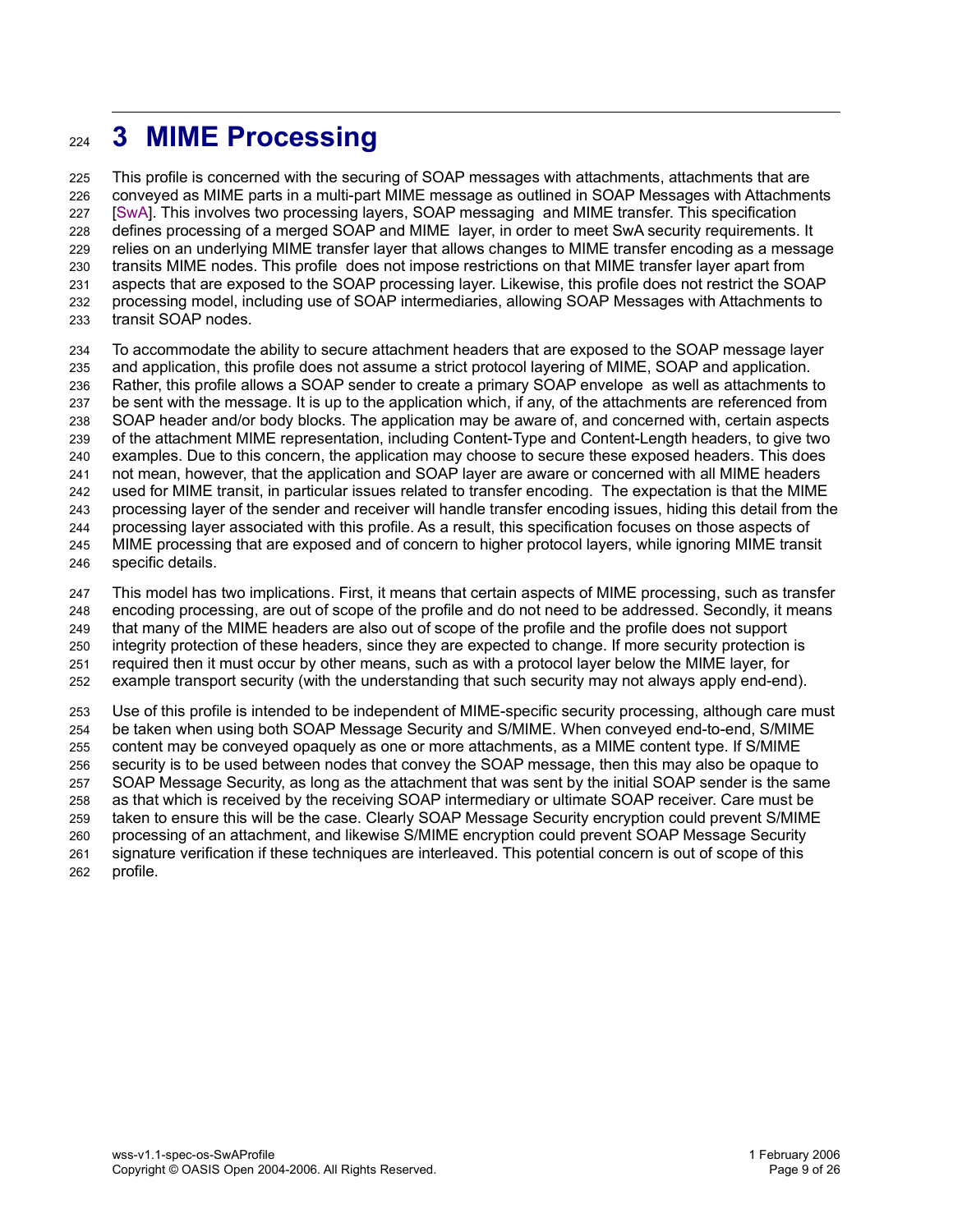## **4 XML Attachments** 263

A SOAP Messages with Attachments multi-part MIME structure contains a primary SOAP envelope in the root part and one or more attachments in additional MIME parts. Some of these attachments may have a content type corresponding to XML, but do not contain the primary SOAP envelope to be processed. 264 265 266

Some attachments associated with the SOAP body may be targeted at the SOAP Ultimate Receiver along with the SOAP body and may be processed at the application layer along with the body. Others may be targeted at intermediaries. How attachments are to be processed and how these attachments are referenced from SOAP header and body blocks, if at all, is dependent on the application. In many cases 267 268 269 270

the attachment content may not need to be processed as XML as the message traverses intermediaries. 271

Generally requiring canonicalization of XML attachments whenever transmitting them is undesirable, both 272

due to the potential ambiguities related to the canonicalization context of the attachment (e.g. Is it an 273

independent XML document, a portion of the primary SOAP envelope, etc) as well as the universal 274

performance impact of such a canonicalization requirement. When XML attachment content is signed, 275

then XML canonicalization is required, as is generally the case when signing XML. 276

MIME part canonicalization (as described below) is required for non-XML attachments to enable SOAP 277

Message Security signatures that are stable despite MIME transfer processing. 278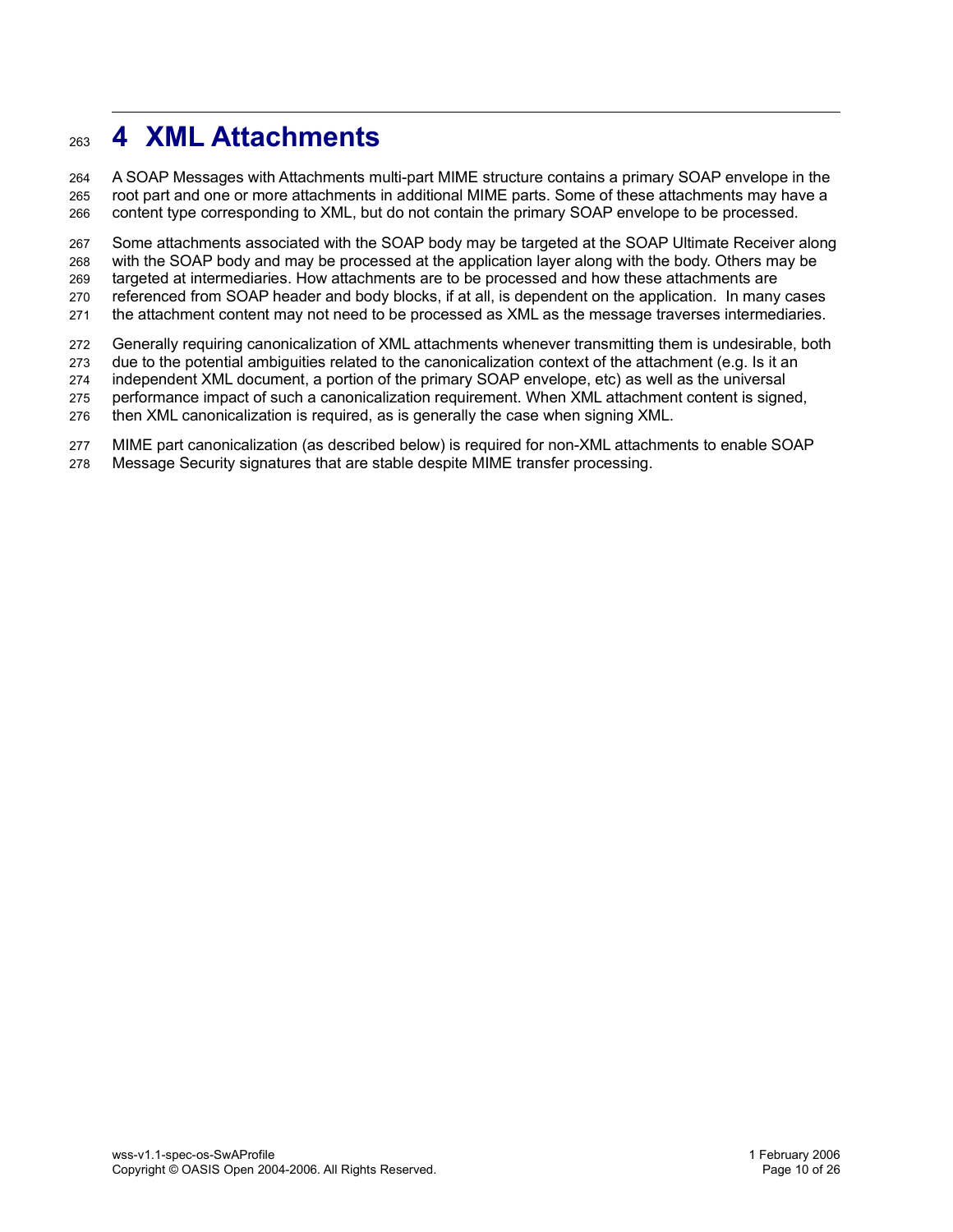#### **5 Securing SOAP With Attachments** 279

Attachments may be associated with SOAP messages, as outlined in SOAP Messages with Attachments [SwA]. This profile defines how such attachments may be secured for integrity and confidentiality using the OASIS Web Services Security: SOAP Message Security standard. This does not preclude using other techniques. The requirements in this profile only apply when securing SwA attachments explicitly according to this profile. 280 281 282 283 284

This profile considers all attachments as opaque whether they are XML or some other content type. It is the sole responsibility of the application to perform further interpretation of attachments , including the ability to sign or encrypt portions of those attachments. 285 286 287

#### **5.1 Primary SOAP Envelope** 288

When SOAP attachments are used as specified in [SwA] each SOAP message is accompanied by a MIME header and possibly multiple boundary parts. This is known as a SOAP message package. This document assumes that a proper SOAP message package is constructed using the HTTP and MIME headers appropriate to [SwA]. 289 290 291 292

The primary SOAP envelope SHOULD be conveyed in the first MIME part, but MAY be conveyed in another MIME part when the start attribute is specified in the HTTP Multipart/Related header. 293 294

In particular, implementations should take care in distinguishing between the HTTP headers in the SOAP message package and the start of the SOAP payload. For example, the following Multipart/Related header belongs to the HTTP layer and not the main SOAP payload: 295 296 297

Content-Type: Multipart/Related; boundary=xy1; type="text/xml"; start="<foo>" 298

The main SOAP payload begins with the appropriate boundary. For example: 299

```
--xv1Content-Type: text/xml; charset=utf-8
         Content-ID: <foo>
         <?xml version='1.0' ?>
         <s11:Envelope xmlns:s11="http://schemas.xmlsoap.org/soap/envelope/" />
300
301
302
303
304
```
#### **5.2 Referencing Attachments** 305

SOAP Messages with Attachments defines two MIME mechanisms for referencing attachments. The first mechanism uses a CID scheme URL to refer to the attachment that has a Content-ID MIME header with a value corresponding to the URL, as defined in [RFC 2392]. For example, a content id of "foo" may be specified in the MIME part with the MIME header "Content-ID: <foo>" and be referenced using the CID Schema URL "cid:foo". 306 307 308 309 310

The second mechanism is to use a URL to refer to an attachment containing a Content-Location MIME header. In this case the URL may require resolution to determine the referenced attachment [RFC2557]. 311 312

For simplicity and interoperability this profile limits WS-Security references to attachments to CID scheme 313

URLs. Attachments referenced from WS-Security signature references or cipher references MUST be referenced using CID scheme URLs. 314 315

This profile assumes, since it is not defined in RFC 2396 Section 4.2, that all cid: references are not samedocument references and that therefore, under XMLDSIG, dereferencing a cid: URI always yields an octet 316 317

stream as input to the transform chain [RFC2396], [XMLDSIG]. 318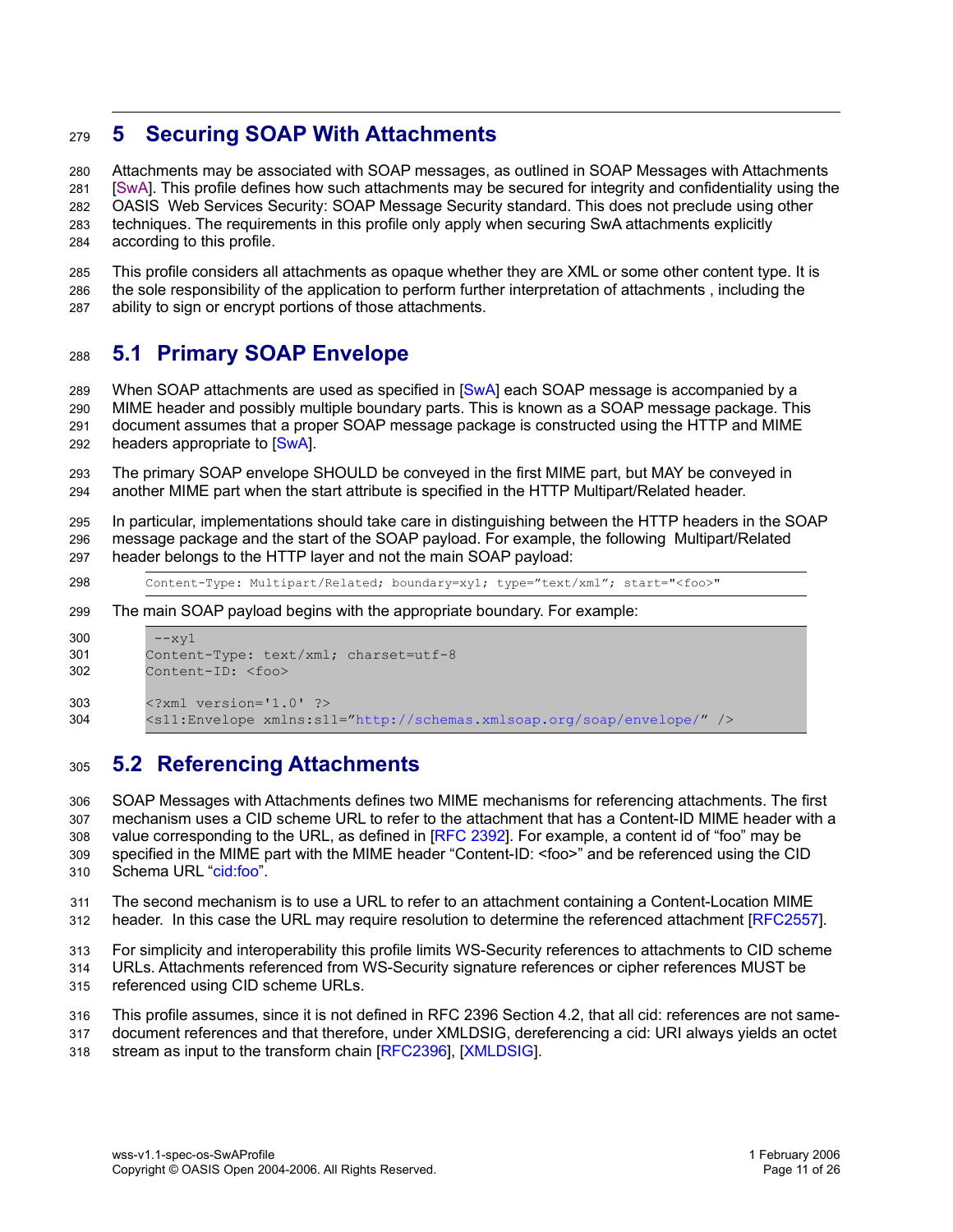#### **5.3 MIME Part Reference Transforms** 319

By definition of RFC 2392, a URI reference to a MIME attachment includes the MIME headers associated 320

with that attachment as well as the MIME part content [RFC2392]. Since there may be some confusion as to what is referenced, it is useful to clearly indicate what is included in the referenced attachment. In 321

addition, some applications may wish to only encrypt or include the attachment content in a signature 322 323

reference hash, and others may wish to include MIME headers and content. 324

For these reasons, this profile defines reference transforms, allowing a clear and explicit statement of what is included in a MIME reference. These transforms are called "MIME Part Reference Transforms". 325 326

The input of each of these transforms is an octet stream, as defined in XML Security [XML-Sig]. 327

#### **5.3.1 Attachment-Content-Signature-Transform** 328

The Attachment-Content-Signature-Transform indicates that only the content of a MIME part is referenced for signing. This transform MUST be identified using the URI value: 329 330

| 331 | http://docs.oasis-open.org/wss/oasis-wss-SwAProfile-1.1#Attachment-Content- |
|-----|-----------------------------------------------------------------------------|
| 332 | Signature-Transform                                                         |

When this transform is used the content of the MIME part should be canonicalized as defined in section 4.4.2. 333 334

The octet stream input to this transform is the entire content of the MIME attachment associated with the CID, including all the MIME headers and attachment content, as represented in the MIME part containing 335 336

the attachment. 337

The output of the transform is an octet stream consisting of the canonicalized serialization of the 338

attachment content. All of the MIME headers associated with the MIME part are ignored and not included 339

in the output octet stream. The canonicalization of the content is described in section 4.4.2 of this 340

specification. 341

#### **5.3.2 Attachment-Complete-Signature-Transform** 342

The Attachment-Complete-Signature-Transform indicates that both the content and selected headers of the MIME part are referenced for signing. This transform MUST be identified using the URI value: 343 344

http://docs.oasis-open.org/wss/oasis-wss-SwAProfile-1.1#Attachment-Complete-Signature-Transform 345 346

- This transform specifies that in addition to the content the following MIME headers are to be included (when present): 347 348
- Content-Description 349
- Content-Disposition 350
- Content-ID 351
- Content-Location 352
- Content-Type 353

These headers are included because of their common use and the risks associated with inappropriate 354

modification. If other headers are to be protected, other mechanisms at the application level should be 355

used (such as copying values into a SOAP header) and this is out of scope of this profile. 356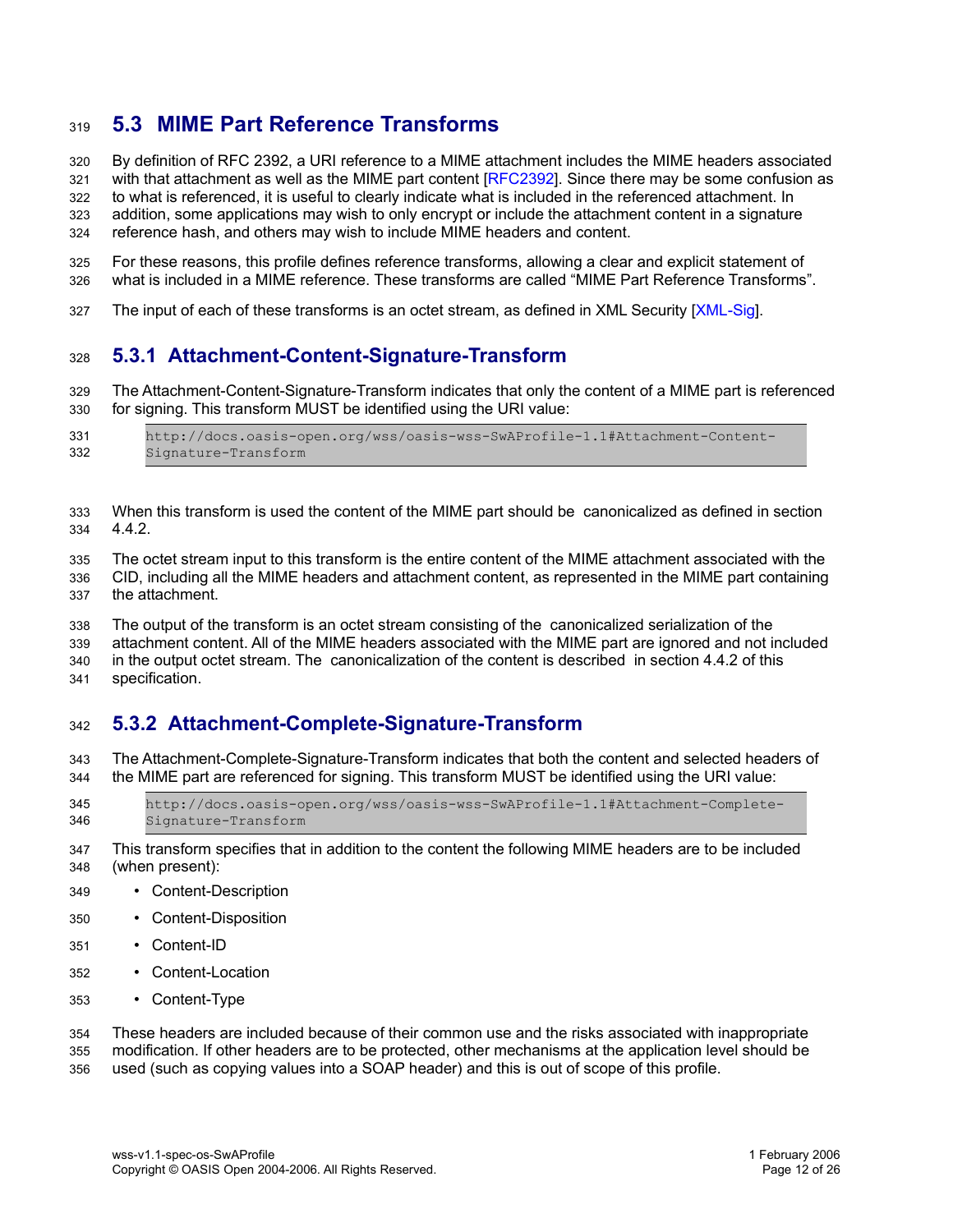Other MIME headers associated with the MIME part serialization are not referenced by the transform and are not to be included in signature calculations. 357 358

When this transform is used the MIME headers should be canonicalized as defined in section 4.4.1 and the MIME content should be canonicalized as defined in section 4.4.2. 359 360

The octet stream input to this transform is the entire content of the MIME attachment associated with the CID, including all the MIME headers and attachment content, as represented in the MIME part containing the attachment. 361 362 363

The output of the transform is an octet stream consisting of concatenation of the MIME canonicalized MIME headers selected by the transform followed by the canonicalized attachment content. The 364 365

canonicalization of headers and content are described in sections 4.4.1 and 4.4.2 of this specification. 366

#### **5.3.3 Attachment-Ciphertext-Transform** 367

The Attachment-Ciphertext-Transform indicates that only the content of a MIME part is referenced, and contains the ciphertext related to an XML EncryptedData element. This transform MUST be identified using the URI value: 368 369 370

http://docs.oasis-open.org/wss/oasis-wss-SwAProfile-1.1#Attachment-Ciphertext-Transform 371 372

The octet stream input to this transform is the entire content of the MIME attachment associated with the 373

CID, including all the MIME headers and attachment content, as represented in the MIME part containing the attachment. 374 375

The output of the transform is an octet stream consisting of the ciphertext as conveyed in the MIME part content. All of the MIME headers associated with the MIME part are ignored and not included in the output octet stream. The MIME text canonicalization of the content is described in section 4.4.2 of this 376 377 378

specification. 379

#### **5.4 Integrity and Data Origin Authentication** 380

Integrity and data origin authentication may be provided for SwA attachments using XML Signatures, as outlined in the SOAP Message Security standard as profiled in this document. This is useful independent of the content of the MIME part – for example, it is possible to sign a MIME part that already contains a signed object created by an application. It may be sensible to sign such an attachment as part of SOAP Message security so that the receiving SOAP node may verify that all attachments are intact before delivering them to an application. A SOAP intermediary may also choose to perform this verification, even if the attachments are not otherwise processed by the intermediary. 381 382 383 384 385 386 387

#### **5.4.1 MIME header canonicalization** 388

- The result of MIME header canonicalization is a UTF-8 encoded octet stream. 389
- Each of the MIME headers listed for the Attachment-Complete transform MUST be canonicalized as part 390
- of that transform processing, as outlined in this section. This means the transform MUST perform the 391
- following actions in interpreting the MIME headers for signature creation or verification (this order is not 392
- prescriptive as long as the same result is obtained) 393
- 1. The transform MUST process MIME headers before the MIME content. 394
- 2. The transform MUST only process MIME headers that are explicitly present in the attachment part and are listed in the Attachment-Complete transform section of this specification, except that a MIME part 395 396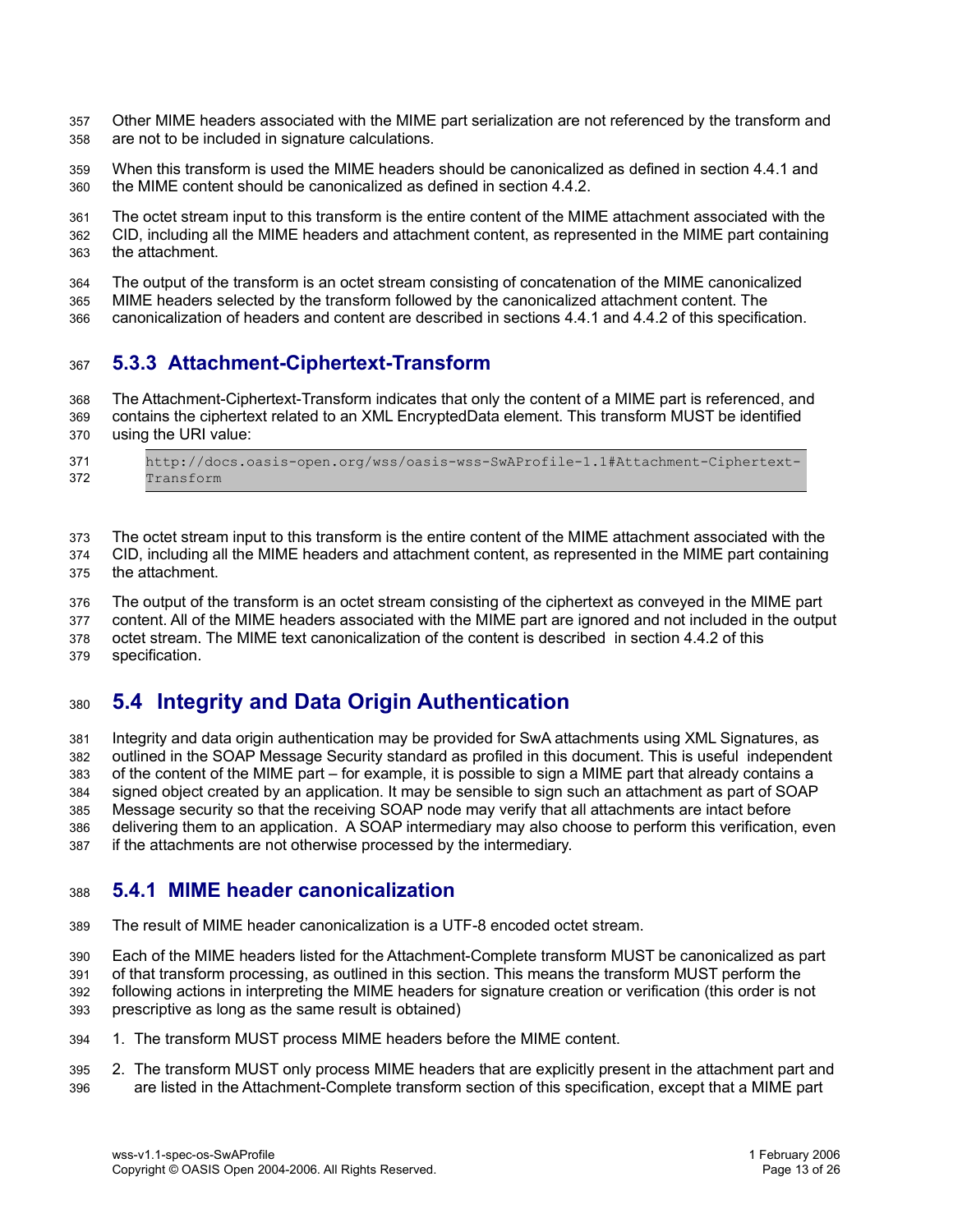- without a Content-Type header MUST be treated as having a Content-Type header with the value "Content-Type: text/plain; charset=us-ascii". MIME headers not listed in the Attachment-Complete transform section of this specification are to be ignored by the transform. 397 398 399
- 3. The MIME headers MUST be processed by the Attachment-Complete transform in lexicographic order (ascending). 400 401
- 4. The MIME header names MUST be processed by the transform as having the case according to the MIME specifications (as shown in the Attachment-Complete section). 402 403
- 5. The MIME header values MUST be unfolded [RFC2822]. 404
- 6. Any Content-Description MIME header containing RFC2047 encoding MUST be decoded [RFC2047]. 405
- 7. When a Content-ID header is processed, the "<>" characters associated with the msg-id MUST be included in the transform input. The reason is that although semantically these angle bracket characters are not part of the msq-id (RFC 2822) they are a standard part of the header lexicographic representation. If these characters are not integrity protected then an attacker could remove them causing the CID transformation specified in RFC2392 to fail. 406 407 408 409 410
- 8. Folding whitespace in structured MIME headers (e.g. Content-Disposition, Content-ID, Content-Location, Content-Type) that is not within quotes MUST be removed. Folding whitespace in structured MIME headers that is within quotes MUST be preserved. Folding whitespace in unstructured MIME headers (e.g. Content-Description) MUST be preserved [RFC2822]. For example, whitespace immediately following the colon delimiter in the structured Content-Type header MUST be removed, but whitespace immediately following the colon delimiter in the unstructured Content-Description header MUST be preserved. 411 412 413 414 415 416 417
- 9. Comments in MIME header values MUST be removed [RFC2822]. 418
- 10.Case-insensitive MIME header values (e.g. media type/subtype values and disposition-type values) MUST be converted to lowercase. Case-sensitive MIME header values MUST be left as is with respect to case [RFC2045]. 419 420 421
- 11.Quoted characters other than double-quote and backslash ("\") in quoted strings in structured MIME headers (e.g. Content-ID) MUST be unquoted. Double-quote and backslash ("\") characters in quoted strings in structured MIME headers MUST be character encoded [RFC2822]. 422 423 424
- 12.Canonicalization of a MIME header MUST generate a UTF-8 encoded octet stream containing the following: the MIME header name, a colon (":"), the MIME header value, and the result of 425 426
- canonicalizing the MIME header parameters in lexicographic order (ascending) as described below. 427
- 13.MIME header parameter names MUST be converted to lowercase [RFC2045]. 428
- 14.MIME parameter values containing RFC2184 character set, language, and continuations MUST be decoded. The resulting canonical output MUST not contain the RFC2184 encoding [RFC2184]. 429 430
- 15.Case-insensitive MIME header parameter values MUST be converted to lowercase. Case-sensitive MIME header parameter values MUST be left as is with respect to case [RFC2045]. 431 432
- 16.Enclosing double-quotes MUST be added to MIME header parameter values that do not already contain enclosing quotes. Quoted characters other than double-quote and backslash ("\") in MIME header parameter values MUST be unquoted. Double-quote and backslash characters in MIME parameter values MUST be character encoded. 433 434 435 436
- 17.Canonicalization of a MIME header parameter MUST generate a UTF-8 encoded octet stream containing the following: a semi-colon (";"), the parameter name (lowercase), an equals sign ("="), and the double-quoted parameter value. 437 438 439
- 18.Each header MUST be terminated by a single CRLF pair, without any trailing whitespace. 440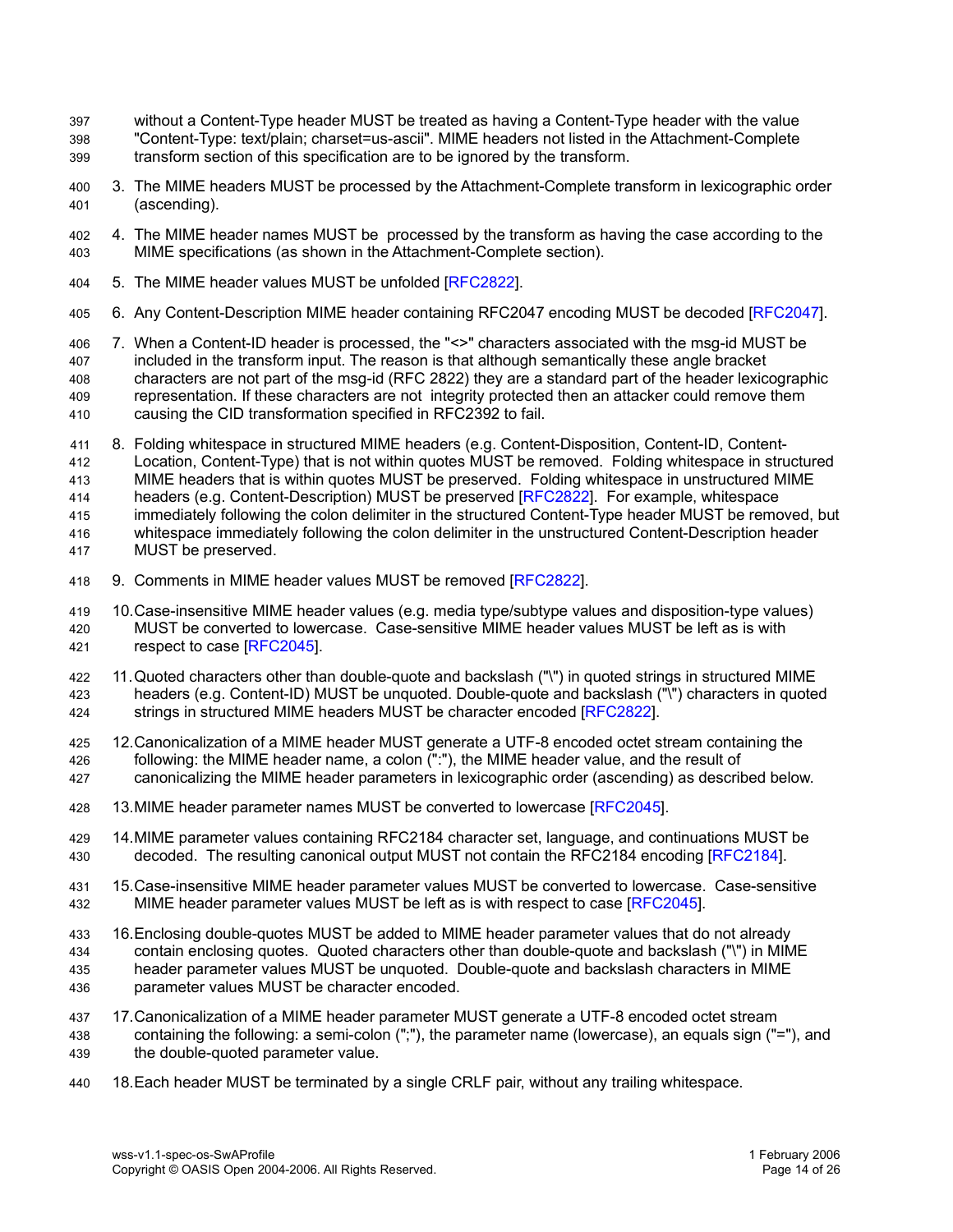19.The last header MUST be followed by a single CRLF and then the MIME content. 441

#### **5.4.2 MIME Content Canonicalization** 442

Before including attachment content in a signature reference hash calculation, that MIME attachment SHOULD be canonicalized. The reason is that signature verification requires an identical hash of content as when signing occurred. 443 444 445

Content of an XML Content-Type MUST be XML canonicalized using Exclusive XML Canonicalization without comments, as specified by the URI http://www.w3.org/2001/10/xml-exc-c14n# [Excl-Canon]. The reason for requiring Exclusive Canonicalization is that many implementations will support Exclusive Canonicalization for other XML Signature purposes, since this form of canonicalization supports context changes. The InclusiveNamespace PrefixList attribute SHOULD be empty or not present. 446 447 448 449 450

- Other types of MIME content SHOULD be canonicalized according to the MIME part canonicalization mechanism appropriate to the Content-Type of the MIME part. 451 452
- To quote the S/MIME specification (section 3.1.1 "Canonicalization") which deals with this issue [RFC2633]: 453 454
- The exact details of canonicalization depend on the actual MIME type and subtype of an 455
- entity, and are not described here. Instead, the standard for the particular MIME type should 456
- be consulted. For example, canonicalization of type text/plain is different from 457
- canonicalization of audio/basic. Other than text types, most types have only one 458
- representation regardless of computing platform or environment which can be considered their canonical representation. 459 460
- MIME types are registered. This registration includes a section on "Canonicalization and Format Requirements" [RFC2048] and requires each MIME type to have a canonical representation. 461 462
- The MIME "text" type canonical form is defined in the MIME conformance specification (See "Canonical Encoding Model") [RFC2049]. Important aspects of "text" media type canonicalization include line ending normalization to <CR><LF> and ensuring that the charset is a registered charset (see RFC 2633 section 463 464 465
- "Canonicalization"). [RFC2633, CHARSETS, RFC2045]. 466

#### **5.4.3 Protecting against attachment insertion threat** 467

Including an attachment in a signature calculation enables a receiver to detect modification of that 468

- attachment. Including all attachments in a signature calculation, by providing a <ds:Reference> for each, 469
- protects against the threat of attachment removal. This does not protect against insertion of a new attachment. 470 471
- The simplest protection against attachment insertion is for the receiver to know that all attachments should 472
- be included in a signature calculation unreferenced attachments are then an indication of an attachment insertion attack. 473 474
- Such information may be communicated in or out of band. Definition of these approaches is out of the scope of this profile. 475 476

#### **5.4.4 Processing Rules for Attachment Signing** 477

The processing rule for signing is modified based on the SOAP Message Security rules. 478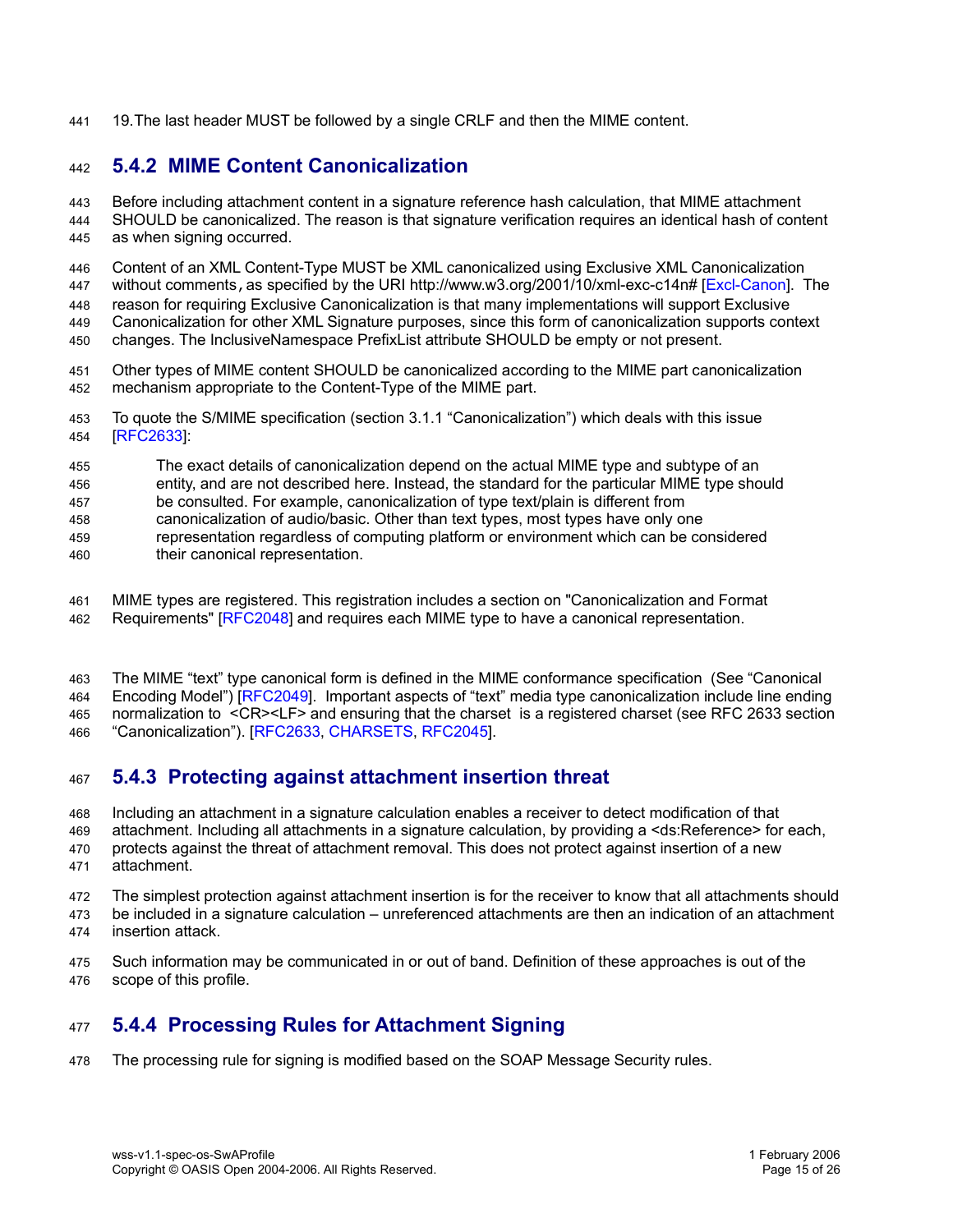- After determining which attachments are to be included as references in a signature, create a 479
- <ds:Signature> element in a <wsse:Security> header block targeted at the recipient, including a 480
- <ds:Reference> for each attachment to be protected by the signature. Additional <ds:Reference> 481
- elements may refer to content in the SOAP envelope to be included in the signature. 482
- For each attachment Reference, perform the following steps: 483
- 1. MIME Part Canonicalize the content of the attachment, as appropriate to the MIME type of the part, as outlined in section 4.4.2 Attachments of an XML content type require Exclusive XML Canonicalization without comments[Excl-Canon]. 484 485 486
- 2. If MIME headers are to be included in the signature, perform MIME header canonicalization as outlined in section 4.4.1. 487 488
- 3. Determine the CID scheme URL to be used to reference the part and set the <ds:Reference> URL attribute value to this URL. 489 490
- 4. Include a <ds:Transforms> element in the <ds:Reference>. This <ds:Transforms> element MUST include a <ds:Transform> element with the Algorithm attribute having the full URL value specified earlier in this profile – corresponding to either the Attachment-Complete-Signature-Transform or Attachment-Content-Signature-Transform, depending on what is to be included in the hash calculation. This MUST be the first transform listed. The <ds:Transform> element MUST NOT contain any transform for a MIME transfer encoding purpose (e.g. base64 encoding) since transfer encoding is left to the MIME layer as noted in section 2. This does not preclude the use of XML Transforms, including a base64 transform, for other purposes. 491 492 493 494 495 496 497 498
- 5. Extract the appropriate portion of the MIME part consistent with the selected transform. 499
- 6. Create the <ds:Reference> hash value as outlined in the W3C XML Digital Signature Recommendation. 500 501

#### **5.4.5 Processing Rules for Attachment Signature Verification** 502

- Signature verification is performed as outlined in SOAP Message Security and the XML Digital Signature Recommendation, with the following considerations for SwA attachments. 503 504
- To verify <ds:Reference> hashes for SwA attachments, the following steps must be performed for each reference to an attachment: 505 506
- 1. Find the attachment corresponding to the <ds:Reference> URL attribute value. This value MUST correspond to the Content-ID for the attachment[SwA]. 507 508
- 2. MIME Part Canonicalize the content of the attachment, as appropriate to the MIME type of the part, as outlined in section 4.4.2. Attachments of an XML content type require Exclusive XML Canonicalization without comments[Excl-Canon]. The MIME content to be MIME canonicalized MUST have had any transfer-encoding processed at the MIME layer before this step is performed. 509 510 511 512
- 3. If MIME headers were included in the signature, perform MIME header canonicalization as outlined in section 4.4.1. 513 514
- 4. Extract the appropriate portion of the MIME part according to the MIME Part Signature Transform value. 515 516
- 5. Calculate the reference hash and verify the reference. 517

#### **5.4.6 Example Signed Message** 518

Content-Type: multipart/related; boundary="BoundaryStr" type="text/xml" 519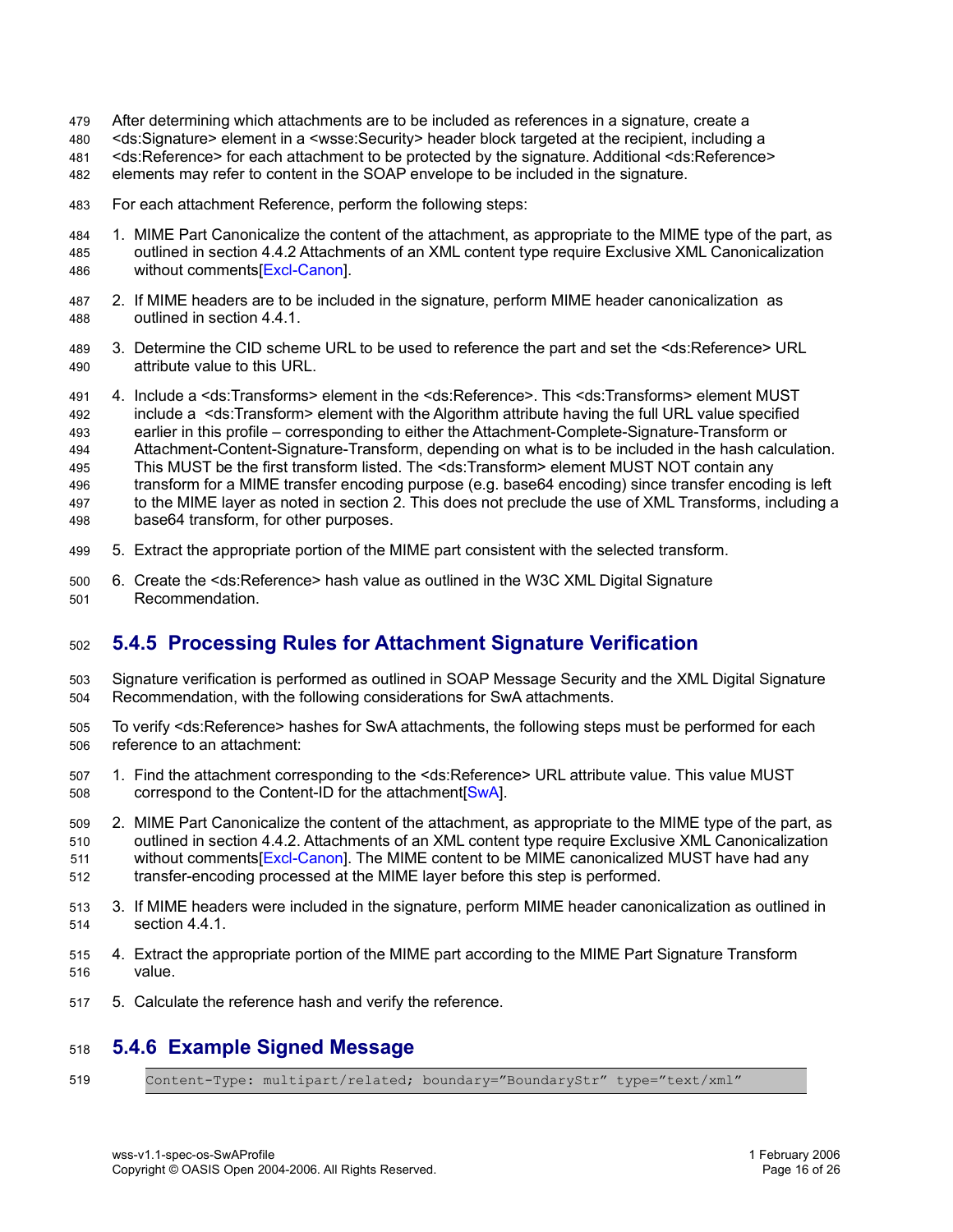| 520 | --BoundaryStr                                                                                                                                                                                              |
|-----|------------------------------------------------------------------------------------------------------------------------------------------------------------------------------------------------------------|
| 521 | Content-Type: text/xml                                                                                                                                                                                     |
| 522 | <s11:envelope <="" th="" xmlns:ds="" xmlns:s11="" xmlns:wsse="" xmlns:wsu=""></s11:envelope>                                                                                                               |
| 523 | $xmlns:$ xenc="">                                                                                                                                                                                          |
| 524 | $<$ S11:Header>                                                                                                                                                                                            |
| 525 | <wsse:security></wsse:security>                                                                                                                                                                            |
|     |                                                                                                                                                                                                            |
| 526 | <wsse:binarysecuritytoken <="" th="" wsu:id="CertAssociatedWithSigningKey"></wsse:binarysecuritytoken>                                                                                                     |
| 527 | EncodingType="http://docs.oasis-open.org/wss/2004/01/oasis-200401-                                                                                                                                         |
| 528 | wss-soap-message-security-1.0#Base64Binary"                                                                                                                                                                |
| 529 | ValueType="http://docs.oasis-open.org/wss/2004/01/oasis-200401-wss-                                                                                                                                        |
| 530 | x509-token-profile-1.0#x509v3">                                                                                                                                                                            |
| 531 |                                                                                                                                                                                                            |
| 532 |                                                                                                                                                                                                            |
| 533 | <ds:signature></ds:signature>                                                                                                                                                                              |
| 534 | <ds:signedinfo></ds:signedinfo>                                                                                                                                                                            |
| 535 | <ds:canonicalizationmethod algorithm="&lt;/th"></ds:canonicalizationmethod>                                                                                                                                |
| 536 | 'http://www.w3.org/2001/10/xml-exc-c14n#'/>                                                                                                                                                                |
| 537 | <ds:signaturemethod algorithm="&lt;/th"></ds:signaturemethod>                                                                                                                                              |
| 538 | $'http://www.w3.org/2000/09/xmldsig#rsa-sha1'$ />                                                                                                                                                          |
| 539 | <ds:reference uri="cid:bar"></ds:reference>                                                                                                                                                                |
| 540 | <ds:transforms></ds:transforms>                                                                                                                                                                            |
| 541 | <ds:transform algorithm="http://docs.oasis-open.org/wss/oasis-&lt;/th&gt;&lt;/tr&gt;&lt;tr&gt;&lt;th&gt;542&lt;/th&gt;&lt;th&gt;wss-SwAProfile-1.1#Attachment-Content-Signature-Transform"></ds:transform> |
| 543 | $\langle$ /ds:Transforms>                                                                                                                                                                                  |
| 544 | <ds:digestmethod algorithm="&lt;/th"></ds:digestmethod>                                                                                                                                                    |
| 545 | "http://www.w3.org/2000/09/xmldsig#shal"/>                                                                                                                                                                 |
| 546 | <ds:digestvalue>j6lwx3rvEPO0vKtMup4NbeVu8nk=</ds:digestvalue>                                                                                                                                              |
| 547 | $\langle$ /ds:Reference>                                                                                                                                                                                   |
| 548 |                                                                                                                                                                                                            |
| 549 | <ds:signaturevalue>DeadBeef</ds:signaturevalue>                                                                                                                                                            |
| 550 | <ds:keyinfo></ds:keyinfo>                                                                                                                                                                                  |
| 551 | <wsse:securitytokenreference></wsse:securitytokenreference>                                                                                                                                                |
| 552 | <wsse:reference uri="#CertAssociatedWithSigningKey"></wsse:reference>                                                                                                                                      |
| 553 |                                                                                                                                                                                                            |
| 554 |                                                                                                                                                                                                            |
| 555 |                                                                                                                                                                                                            |
| 556 |                                                                                                                                                                                                            |
| 557 | $\langle$ /S11:Header>                                                                                                                                                                                     |
| 558 | $<$ S11:Body>                                                                                                                                                                                              |
| 559 | some items                                                                                                                                                                                                 |
| 560 | $\langle$ /S11:Body>                                                                                                                                                                                       |
| 561 |                                                                                                                                                                                                            |
| 562 | --BoundaryStr                                                                                                                                                                                              |
| 563 | Content-Type: image/png                                                                                                                                                                                    |
| 564 | Content-ID: <bar></bar>                                                                                                                                                                                    |
| 565 | Content-Transfer-Encoding: base64                                                                                                                                                                          |
| 566 | the image                                                                                                                                                                                                  |
|     |                                                                                                                                                                                                            |

#### **5.5 Encryption** 567

A SwA attachment may be encrypted for confidentiality protection, protecting either the MIME part content including selected MIME headers, or only the MIME part content. 568 569

This is done using XML Encryption to encrypt the attachment, placing the resulting cipher text in the 570

updated attachment body replacing the original content, and placing a new <xenc:EncryptedData> 571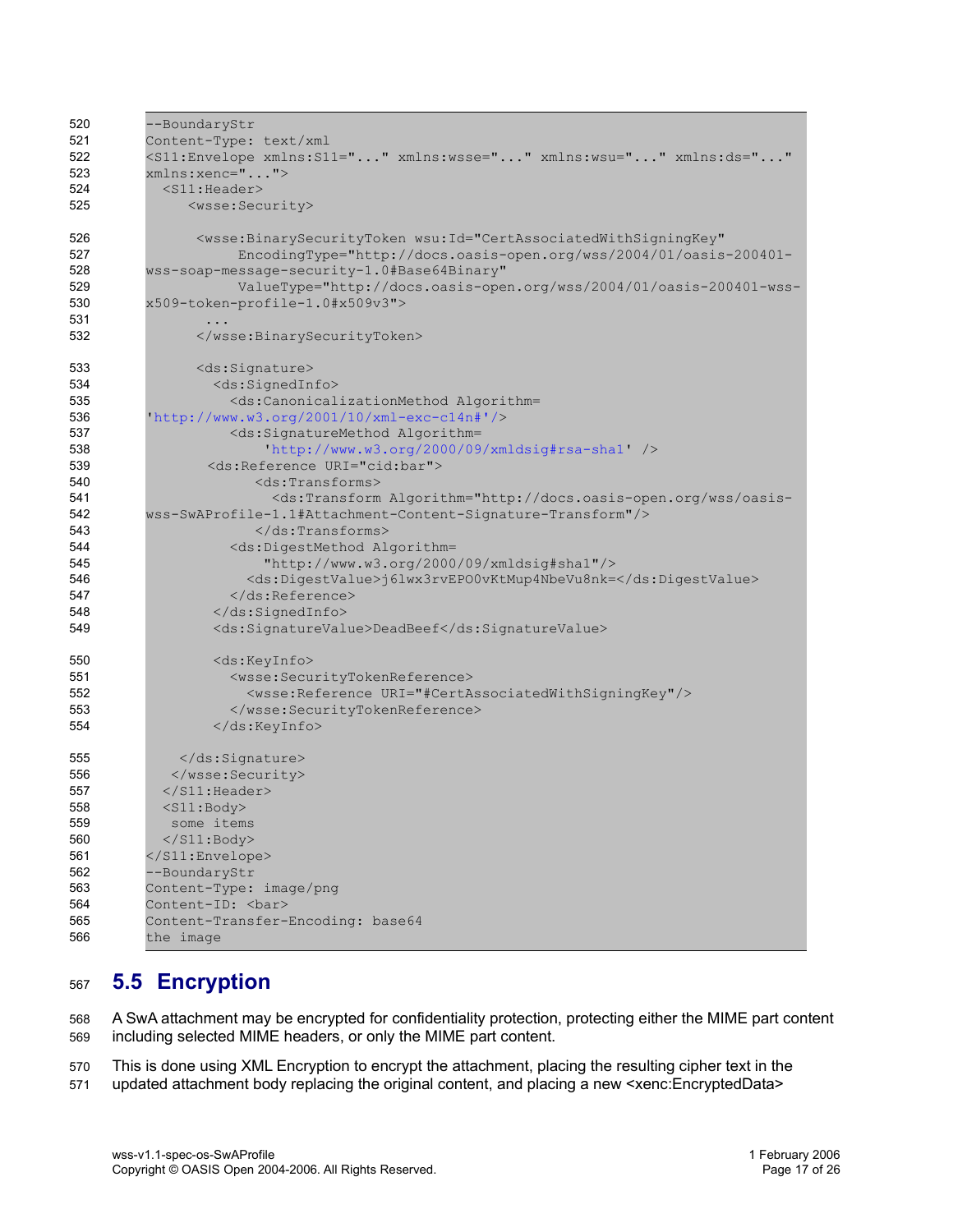- element in the <wsse:Security> header. An <xenc:CipherReference> MUST link the 572
- <xenc:EncryptedData> element with the cipher data. 573
- The key used for encryption MAY be conveyed using an <xenc:EncryptedKey> element in the 574
- <wsse:Security> header. In this case the <xenc:ReferenceList> element in the <xenc:EncryptedKey> 575
- element MUST contain an <xenc:DataReference> with a URI attribute specifying the 576
- <xenc:EncryptedData> element in the <wsse:Security> header corresponding to the attachment. 577
- When the same <xenc:EncryptedKey> corresponds to multiple <xenc:EncryptedData> elements, the 578
- <xenc:ReferenceList> in the <xenc:EncryptedKey> element SHOULD contain an <xenc:DataReference> 579
- for each <xenc:EncryptedData> element, both for attachments and encrypted items in the primary SOAP 580
- envelope. References should be ordered to correspond to ordering of the security header elements. 581
- When an <xenc:EncryptedKey> element is not used when encrypting an attachment, then the 582
- <xenc:EncryptedData> element MAY contain a <ds:KeyInfo> element to specify a key as outlined in the 583
- SOAP Message Security standard. Different deployments may have different requirements on how keys 584
- are referenced. When an <xenc:EncryptedKey> element is used the <xenc:EncryptedData> element 585
- MUST NOT contain a <ds:KeyInfo> element. 586
- When an attachment is encrypted, an <xenc:EncryptedData> element will be placed in the 587
- <wsse:Security> header. An <xenc:ReferenceList> element associated with this <xenc:EncryptedData> element may also be added, as recommended by WSS: SOAP Message Security. 588 589
- Note: The same CID is used to refer to the attachment before encryption and after. This 590
- avoids the need to rewrite references to the attachment, avoiding issues related to 591
- generating unique CIDs and relating to preserving the correspondence to the original WSDL definition. 592 593

#### **5.5.1 MIME Part CipherReference** 594

- This profile requires that <xenc:EncryptedData> elements corresponding to encrypted SwA attachments use a <xenc:CipherReference> to refer to the cipher text, to be conveyed in the attachment. Upon encryption the MIME part attachment content is replaced with the encoded cipher text. 595 596 597
- The <xenc:CipherReference> MUST have a <xenc:Transforms> child element. This element MUST have 598
- a <ds:Transform> child having an Algorithm attribute with a URI value specifying the Attachment-599
- Ciphertext-Transform. This transform explicitly indicates that when dereferencing the MIME part reference that only the MIME part content is to be used as the cipher value. 600 601
- The <xenc:CipherReference> MUST NOT contain a transform used for a transfer encoding purpose (e.g. the base64 transform). Transfer encoding is left to the MIME layer, as noted in section 2. 602 603

#### **5.5.2 Encryption Processing Rules** 604

- The order of the following steps is not normative, although the result should be the same as if this order were followed. 605 606
- 1. When encrypting both attachments and primary SOAP envelope content using the same key, perform the attachment processing first. 607 608
- Note: The SOAP Message Security standard states that elements should be prepended to the security header. This processing rule supports putting the <xenc:EncryptedData> 609 610
- element first in the header with <xenc:EncryptedKey> and tokens following. Thus, a 611
- receiver should be able to process the <xenc:EncryptedKey> before the 612
- <xenc:EncryptedData> element for the attachment. 613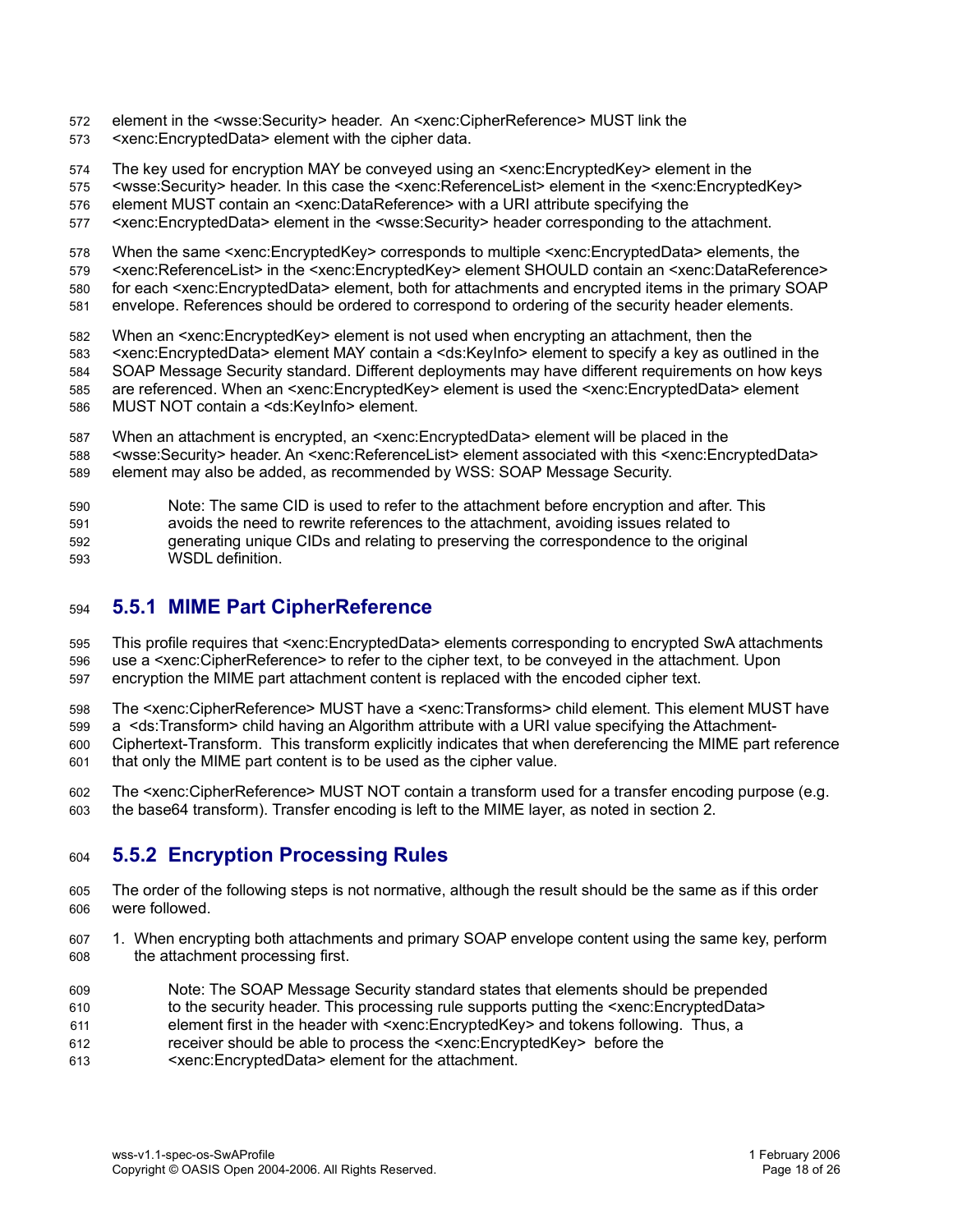- 2. Encrypt the attachment part using XML Encryption, according to the rules of XML Encryption. Encrypt either the attachment including content and selected MIME headers or only the attachment content. 614 615
- When encryption includes MIME headers, only the headers listed in this specification for the Attachment-Complete Reference Transform (Section 4.3.2) are to be included in the encryption. If a header listed in the profile is present it MUST be included in the encryption. If a header is not listed in this profile, then it 616 617 618
- MUST NOT be included in the encryption. 619
- 3. Set the <xenc:EncryptedData> Type attribute value to a URI that specifies adherence to this profile and that specifies what was encrypted (MIME content or entire MIME part including headers). The following URIs MUST be used for this purpose: 620 621 622
- Content Only: 623

| 624<br>625 | http://docs.oasis-open.org/wss/oasis-wss-SwAProfile-1.1#Attachment-Content-<br>Onlv |
|------------|-------------------------------------------------------------------------------------|
| 626        | Content and headers:                                                                |

- http://docs.oasis-open.org/wss/oasis-wss-SwAProfile-1.1#Attachment-Complete 627
- 4. Set the <xenc:EncryptedData> MimeType attribute to match the attachment MIME part Content-Type header before encryption when the Content-Only URI is specified for the Type attribute value. The MimeType attribute value MAY be set when the AttachmentComplete Type attribute value is specified. 628 629 630
- 5. Optionally set the <xenc:EncryptedData> Encoding attribute to reflect the attachment content encoding, as visible to the security layer at the time of encryption. This is advisory information to the decryption security layer. It should be understood that this has no relation with the actual encoding that could be performed independently by the MIME layer later for transfer purposes. 631 632 633 634
- 6. Set the <xenc:EncryptedData> <xenc:CipherReference> to the same reference URL for the attachment that was used before encryption . This MUST be a CID scheme URL referring to the attachment part Content-ID. Ensure this MIME header is in the part conveying the cipher data after encryption. 635 636 637
- 7. Include the Attachment-Ciphertext-Transform in the <xenc:CipherReference> <xenc:Transforms> list. 638
- 8. Prepend the <xenc:EncryptedData> element to the <wsse:Security> SOAP header block and then prepend the associated optional <xenc:ReferenceList> element. 639 640
- 9. Update the attachment MIME part, replacing the original content with the cipher text generated by the XML Encryption step. 641 642
- 10.Update the attachment MIME part header MIME Content-Type and Content-Length appropriate to the cipher data. 643 644

#### **5.5.3 Decryption Processing Rules** 645

- The <xenc:CipherReference> URL MUST be a URL that refers to the MIME part containing the cipher text, and must also correspond to the reference value of the original attachment that was encrypted. This 646 647
- MUST be a CID scheme URL. 648
- Decryption may be initiated upon locating the <xenc:EncryptedData> element in the <wsse:Security> header. 649 650
- The following decryption steps must be performed so that the result is as if they were performed in this order: 651 652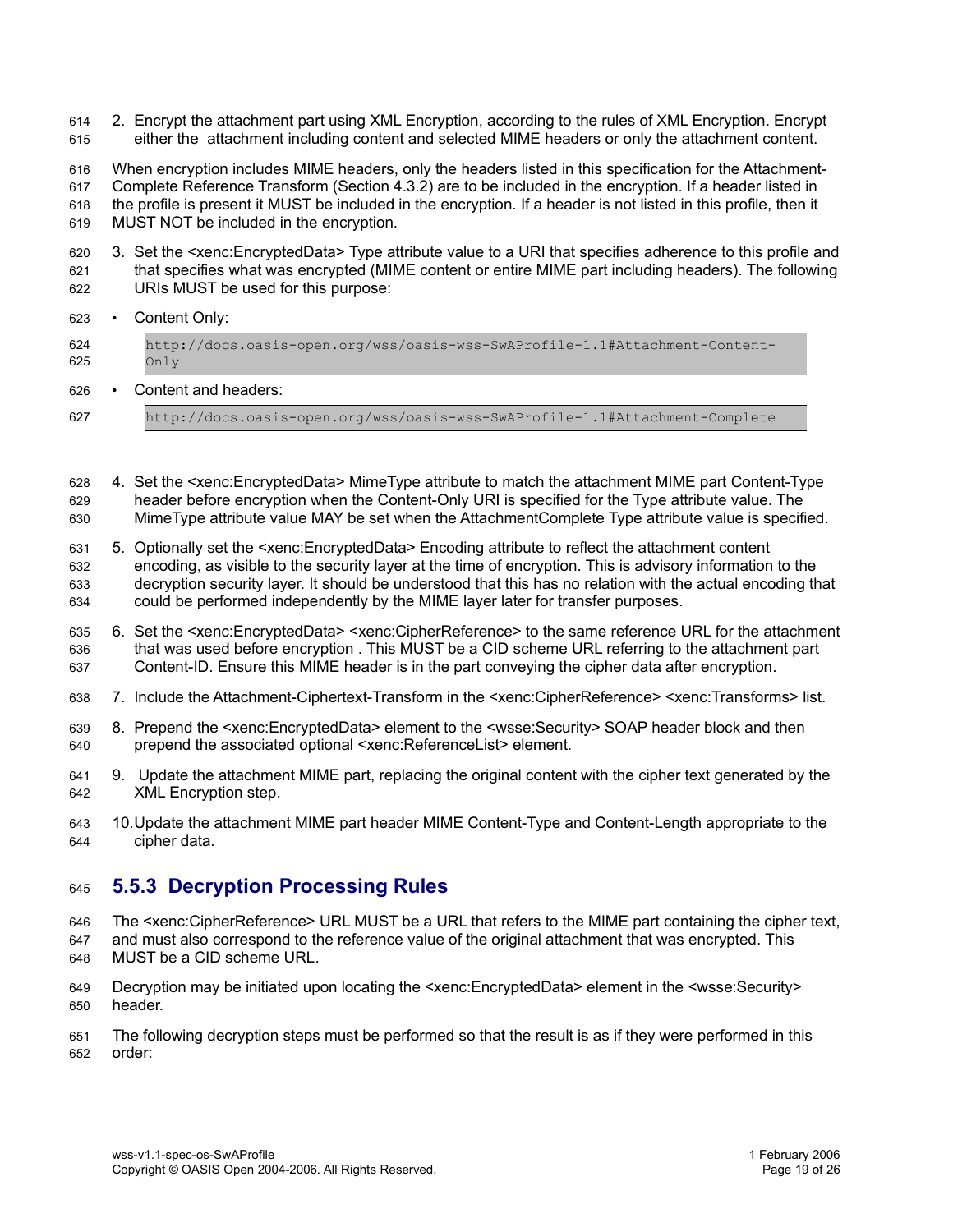- 1. Extract the cipher text from the attachment referenced by the <xenc:CipherReference> URL attribute. The Attachment-Ciphertext-Transform defined in this profile indicates that the MIME part content is extracted. 653 654 655
- 2. Decrypt the cipher text using the information present in the appropriate <xenc:EncryptedData> element and possibly other out of band information, according to the XML Encryption Standard. 656 657
- 3. If the <xenc:EncryptedData>Type attribute indicates that selected MIME headers were encrypted, then those MIME headers MUST be replaced by the result of decryption, as well as the MIME part content. 658 659
- 4. If the <xenc:EncryptedData>Type attribute indicates that only the content of the MIME part was encrypted, then the cipher text content of the attachment part MUST be replaced by the result of decryption. In this case the MIME part Content-Type header value MUST be replaced by the <xenc:EncryptedData> MimeType attribute value. 660 661 662 663
- 5. If the <xenc:EncryptedData> Encoding attribute is present then the decryption security layer may pass this advisory information to the application. 664 665

#### **5.5.4 Example** 666

This example shows encryption of the primary SOAP envelope body as well as an attachment using a single symmetric key conveyed using an EncryptedKey element. 667 668

```
Content-Type: multipart/related; boundary="BoundaryStr" type="text/xml"
         --BoundaryStr
         Content-Type: text/xml
         <S11:Envelope
           xmlns:S11="http://schemas.xmlsoap.org/soap/envelope/"
           xmlns:wsse="http://docs.oasis-open.org/wss/2004/01/oasis-200401-
         wsswssecurity-secext-1.0.xsd"
           xmlns:xenc="http://www.w3.org/2001/04/xmlenc#"
           xmls:ds="http://www.w3.org/2000/09/xmldsig#">
          <S11:Header>
            <wsse:Security>
              <wsse:BinarySecurityToken wsu:Id="Acert"
                    EncodingType="http://docs.oasis-open.org/wss/2004/01/oasis-200401-
         wss-soap-message-security-1.0#Base64Binary"
                    ValueType="http://docs.oasis-open.org/wss/2004/01/oasis-200401-wss-
         x509-token-profile-1.0#x509v3">
                 ...
              </wsse:BinarySecurityToken>
              <xenc:EncryptedKey Id='EK'>
                <EncryptionMethod
                  Algorithm="http://www.w3.org/2001/04/xmlenc#rsa-1_5"/>
               <ds:KeyInfo Id="keyinfo">
                 <wsse:SecurityTokenReference>
                    <ds:X509Data>
                      <ds:X509IssuerSerial>
                        <ds:X509IssuerName>
                         DC=ACMECorp, DC=com
                        </ds:X509IssuerName>
                         <ds:X509SerialNumber>12345678</X509SerialNumber>
                      </ds:X509IssuerSerial>
                    </ds:X509Data>
                 </wsse:SecurityTokenReference>
669
670
671
672
673
674
675
676
677
678
679
680
681
682
683
684
685
686
687
688
689
690
691
692
693
694
695
696
697
698
699
700
```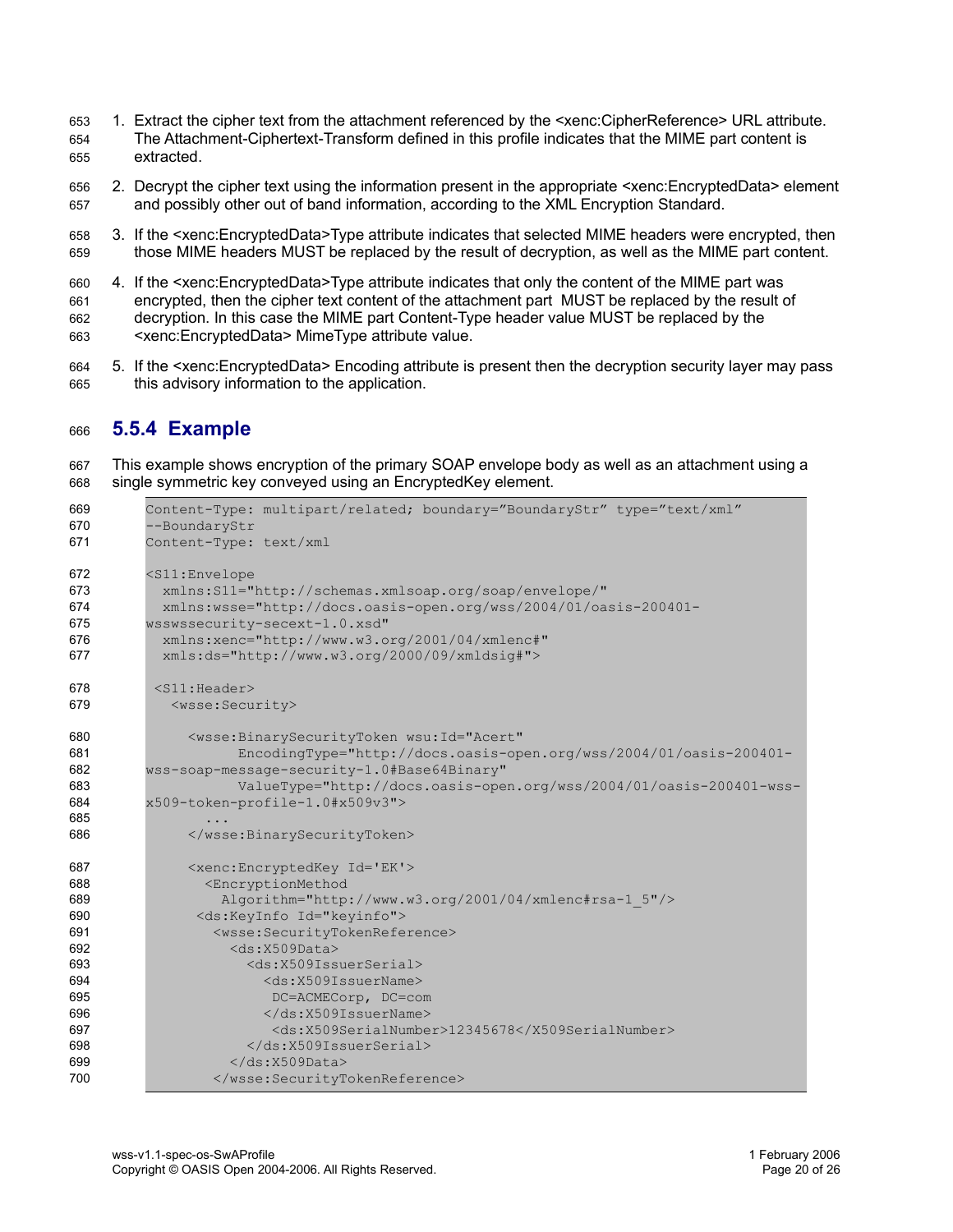| 701 | $\langle$ /ds:KeyInfo>                                                                                                                                                                              |
|-----|-----------------------------------------------------------------------------------------------------------------------------------------------------------------------------------------------------|
| 702 | <cipherdata><ciphervalue>xyzabc</ciphervalue></cipherdata>                                                                                                                                          |
| 703 | <referencelist></referencelist>                                                                                                                                                                     |
| 704 | <datareference uri="#EA"></datareference>                                                                                                                                                           |
| 705 | <datareference uri="#ED"></datareference>                                                                                                                                                           |
| 706 |                                                                                                                                                                                                     |
| 707 |                                                                                                                                                                                                     |
| 708 | <xenc:encrypteddata< th=""></xenc:encrypteddata<>                                                                                                                                                   |
| 709 | $Id = 'EA'$                                                                                                                                                                                         |
| 710 | Type="http://docs.oasis-open.org/wss/oasis-wss-SwAProfile-                                                                                                                                          |
| 711 | 1.1#Attachment-Content-Only"                                                                                                                                                                        |
| 712 | MimeType="image/png">                                                                                                                                                                               |
| 713 | <xenc:encryptionmethod< td=""></xenc:encryptionmethod<>                                                                                                                                             |
| 714 | Algorithm='http://www.w3.org/2001/04/xmlenc#aes128-cbc'/>                                                                                                                                           |
| 715 | <xenc:cipherdata></xenc:cipherdata>                                                                                                                                                                 |
| 716 | <xenc:cipherreference uri='cid:bar"'></xenc:cipherreference>                                                                                                                                        |
| 717 | <xenc:transforms></xenc:transforms>                                                                                                                                                                 |
| 718 | <ds:transform algorithm="http://docs.oasis-open.org/wss/oasis-&lt;/td&gt;&lt;/tr&gt;&lt;tr&gt;&lt;td&gt;719&lt;/td&gt;&lt;td&gt;wss-SwAProfile-1.1#Attachment-Ciphertext-Transform"></ds:transform> |
| 720 | $\langle x \rangle$ / xenc: Transforms                                                                                                                                                              |
| 721 |                                                                                                                                                                                                     |
| 722 |                                                                                                                                                                                                     |
| 723 |                                                                                                                                                                                                     |
| 724 |                                                                                                                                                                                                     |
| 725 | $\langle$ /S11:Header>                                                                                                                                                                              |
| 726 | $<$ S $11$ : Body>                                                                                                                                                                                  |
| 727 | <xenc: <="" encrypteddata="" id="ED" td=""></xenc:>                                                                                                                                                 |
| 728 | <xenc:encryptionmethod< td=""></xenc:encryptionmethod<>                                                                                                                                             |
| 729 | Algorithm='http://www.w3.org/2001/04/xmlenc#aes128-cbc'/>                                                                                                                                           |
| 730 | <xenc:cipherdata></xenc:cipherdata>                                                                                                                                                                 |
| 731 | <xenc:ciphervalue>DEADBEEF</xenc:ciphervalue>                                                                                                                                                       |
| 732 |                                                                                                                                                                                                     |
| 733 |                                                                                                                                                                                                     |
| 734 | $\langle$ /S11:Body>                                                                                                                                                                                |
| 735 |                                                                                                                                                                                                     |
| 736 | --BoundaryStr                                                                                                                                                                                       |
| 737 | Content-Type: application/octet-stream                                                                                                                                                              |
| 738 | Content-ID: <bar></bar>                                                                                                                                                                             |
| 739 | Content-Transfer-Encoding: binary                                                                                                                                                                   |
| 740 | BinaryCipherData                                                                                                                                                                                    |

#### **5.6 Signing and Encryption** 741

When portions of content are both signed and encrypted, there is possible confusion as to whether encrypted content need first be decrypted before signature verification. This confusion can occur when the order of operations is not clear [DecryptT]. This problem may be avoided with SOAP Message Security for SwA attachments when attachments and corresponding signatures and encryptions are targeted for a single SOAP recipient (actor). The SOAP Message Security standard explicitly states that there may not be two <wsse:Security> headers targeted at the same actor, nor may there be two headers without a designated actor. In this case the SOAP Message Security and SwA profile processing rules may eliminate ambiguity since each signing or encryption produces an element in the <wsse:Security> header, and these elements are ordered. (Signing produces <ds:Signature> elements and encryption produces <xenc:EncryptedData> elements). 742 743 744 745 746 747 748 749 750 751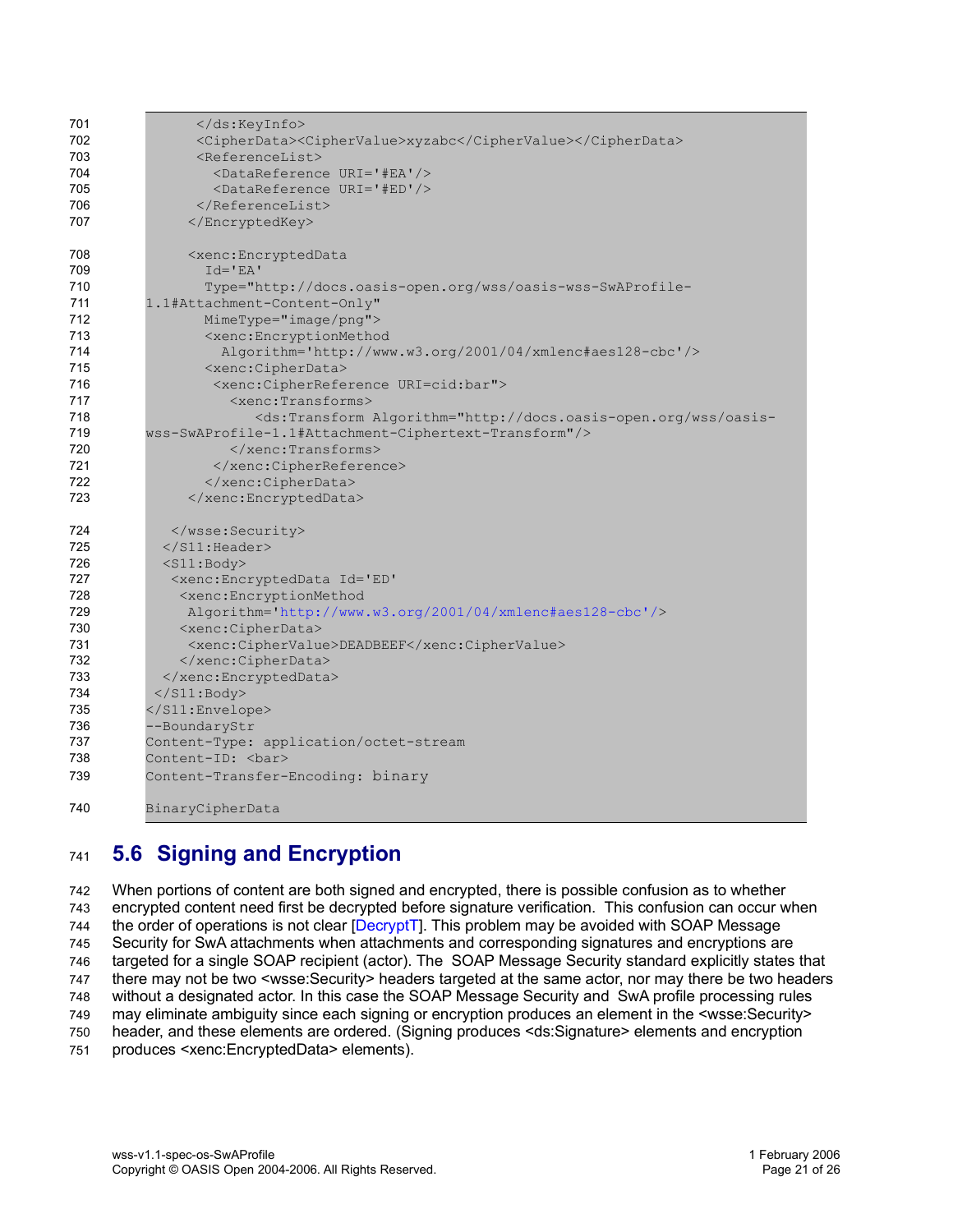- If an application produces different <wsse:Security> headers targeted at different recipients, these are 752
- processed independently by the recipients. Thus there is no need to correlate activities between distinct 753
- headers the order is inherent in the SOAP node model represented by the distinct actors. 754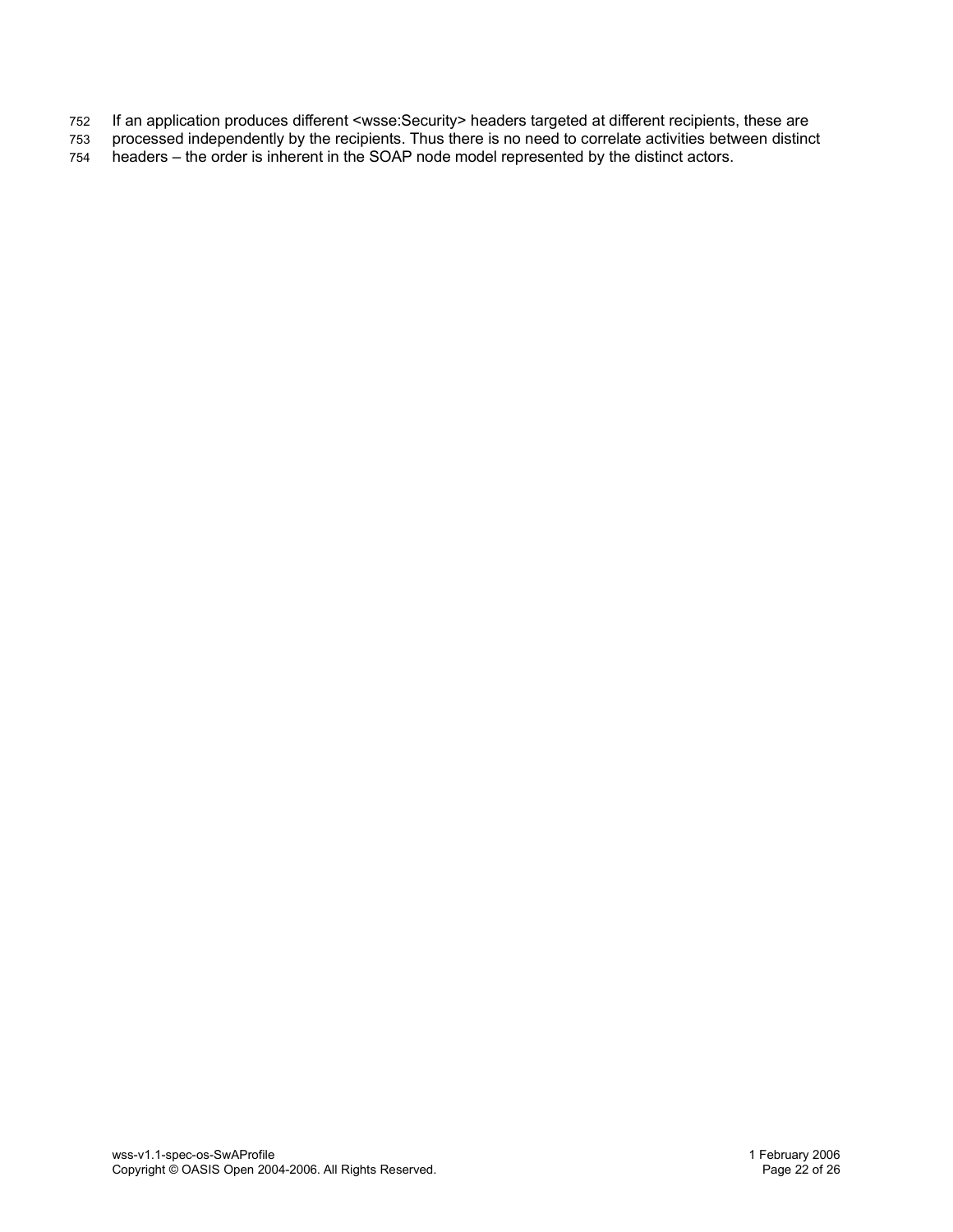## **A.** Acknowledgments 7 5 5

#### **current Contributors:** 7 5 6

| <b>Adobe Systems</b>   |
|------------------------|
|                        |
| Argonne National       |
|                        |
| <b>BEA Systems</b>     |
| <b>BEA Systems</b>     |
| <b>BEA Systems</b>     |
| <b>BMC Software</b>    |
|                        |
|                        |
| ContentGuard           |
|                        |
|                        |
|                        |
|                        |
|                        |
| Forum Systems          |
|                        |
|                        |
| Hewlett-Packard        |
|                        |
|                        |
|                        |
|                        |
|                        |
|                        |
|                        |
|                        |
|                        |
|                        |
|                        |
| <b>Lockheed Martin</b> |
|                        |
|                        |
|                        |
|                        |
|                        |
|                        |
|                        |
|                        |
|                        |
| <b>RSA Security</b>    |
| <b>RSA Security</b>    |
|                        |
|                        |
|                        |
|                        |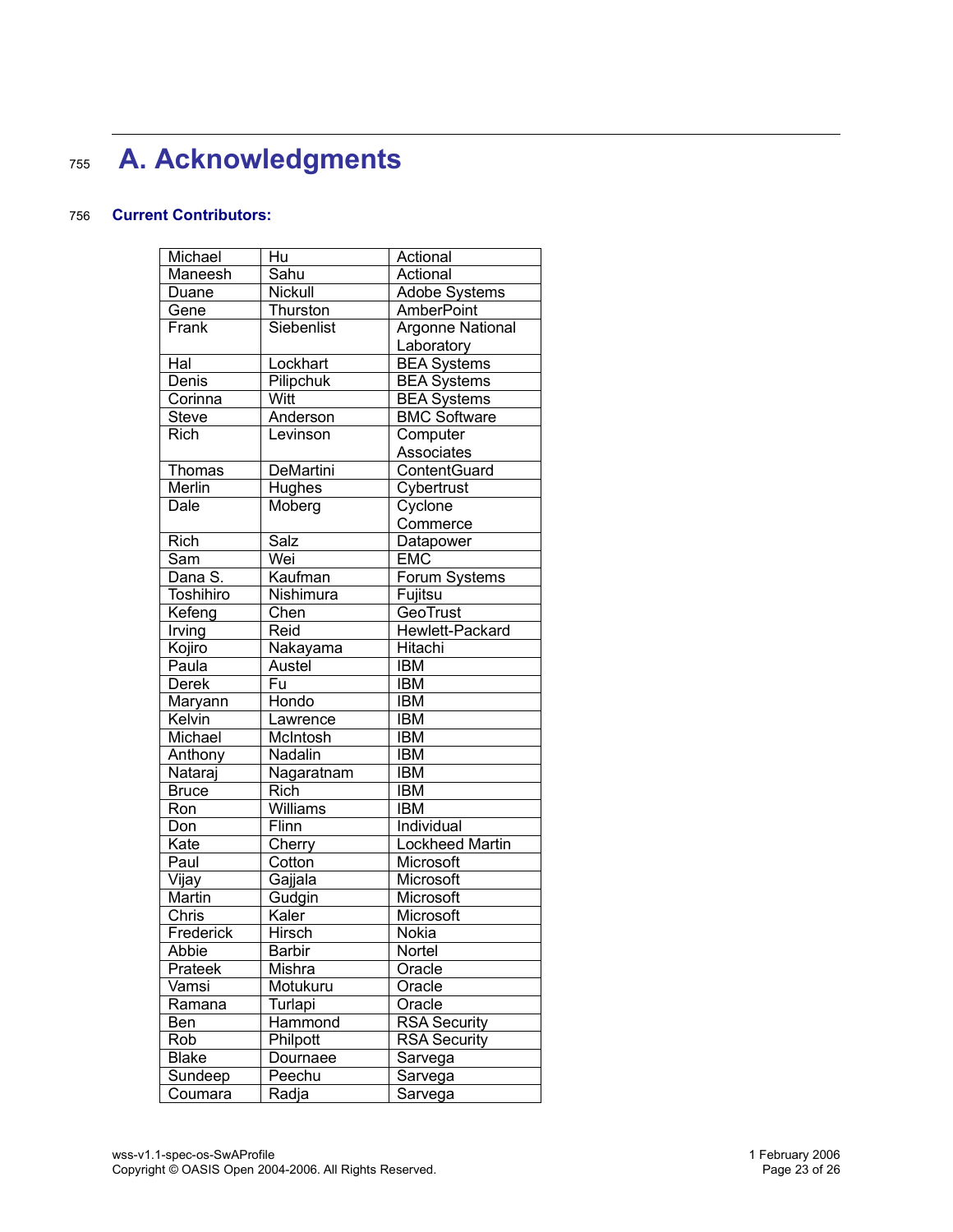| Pete    | Wenzel         | SeeBeyond        |
|---------|----------------|------------------|
| Manveen | Kaur           | Sun Microsystems |
| Ronald  | Monzillo       | Sun Microsystems |
| Jan     | Alexander      | Systinet         |
| Symon   | Chang          | TIBCO Software   |
| John    | Weiland        | US Navy          |
| Hans    | Grangvist      | VeriSign         |
| Phillip | Hallam-Baker   | VeriSign         |
| Hemma   | Prafullchandra | VeriSign         |

#### **Previous Contributors:** 7 5 7

| Peter        | Dapkus           | <b>BEA</b>              |
|--------------|------------------|-------------------------|
| Guillermo    | Lao              | ContentGuard            |
| TJ           | Pannu            | ContentGuard            |
| Xin          | Wang             | ContentGuard            |
| Shawn        | Sharp            | <b>Cyclone Commerce</b> |
| Ganesh       | Vaideeswaran     | Documentum              |
| Tim          | Moses            | Entrust                 |
| Carolina     | Canales-         | Ericsson                |
|              | Valenzuela       |                         |
| Tom          | Rutt             | Fujitsu                 |
| Yutaka       | Kudo             | Hitachi                 |
| Jason        | Rouault          | <b>HP</b>               |
| Bob          | <b>Blakley</b>   | <b>IBM</b>              |
| Joel         | Farrell          | <b>IBM</b>              |
| Satoshi      | Hada             | <b>IBM</b>              |
| Hiroshi      | Maruyama         | <b>IBM</b>              |
| David        | Melgar           | <b>IBM</b>              |
| Kent         | Tamura           | <b>IBM</b>              |
| Wayne        | Vicknair         | <b>IBM</b>              |
| Phil         | Griffin          | Individual              |
| <b>Mark</b>  | Hayes            | Individual              |
| John         | Hughes           | Individual              |
| Peter        | Rostin           | Individual              |
| Davanum      | Srinivas         | Individual              |
| Bob          | Morgan           | Individual/Internet2    |
| Bob          | Atkinson         | Microsoft               |
| Keith        | <b>Ballinger</b> | Microsoft               |
| Allen        | <b>Brown</b>     | Microsoft               |
| Giovanni     | Della-Libera     | Microsoft               |
| Alan         | Geller           | Microsoft               |
| Johannes     | Klein            | Microsoft               |
| Scott        | Konersmann       | Microsoft               |
| Chris        | Kurt             | Microsoft               |
| <b>Brian</b> | LaMacchia        | Microsoft               |
| Paul         | Leach            | Microsoft               |
| John         | Manferdelli      | Microsoft               |
| John         | Shewchuk         | Microsoft               |
| Dan          | Simon            | Microsoft               |
| Hervey       | Wilson           | Microsoft               |
| Jeff         | Hodges           | Neustar                 |
| Senthil      | Sengodan         | Nokia                   |
| Lloyd        | <b>Burch</b>     | Novell                  |